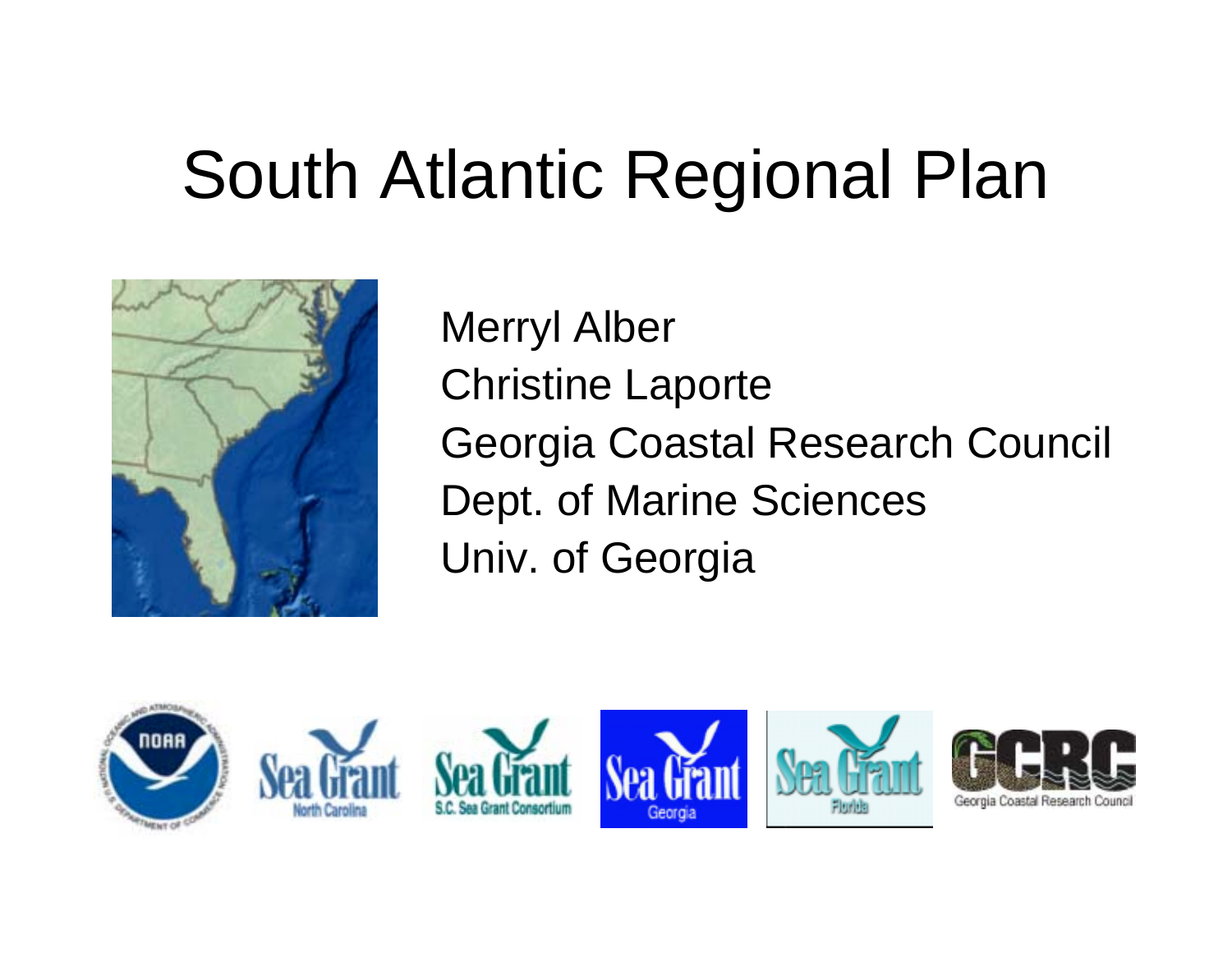

















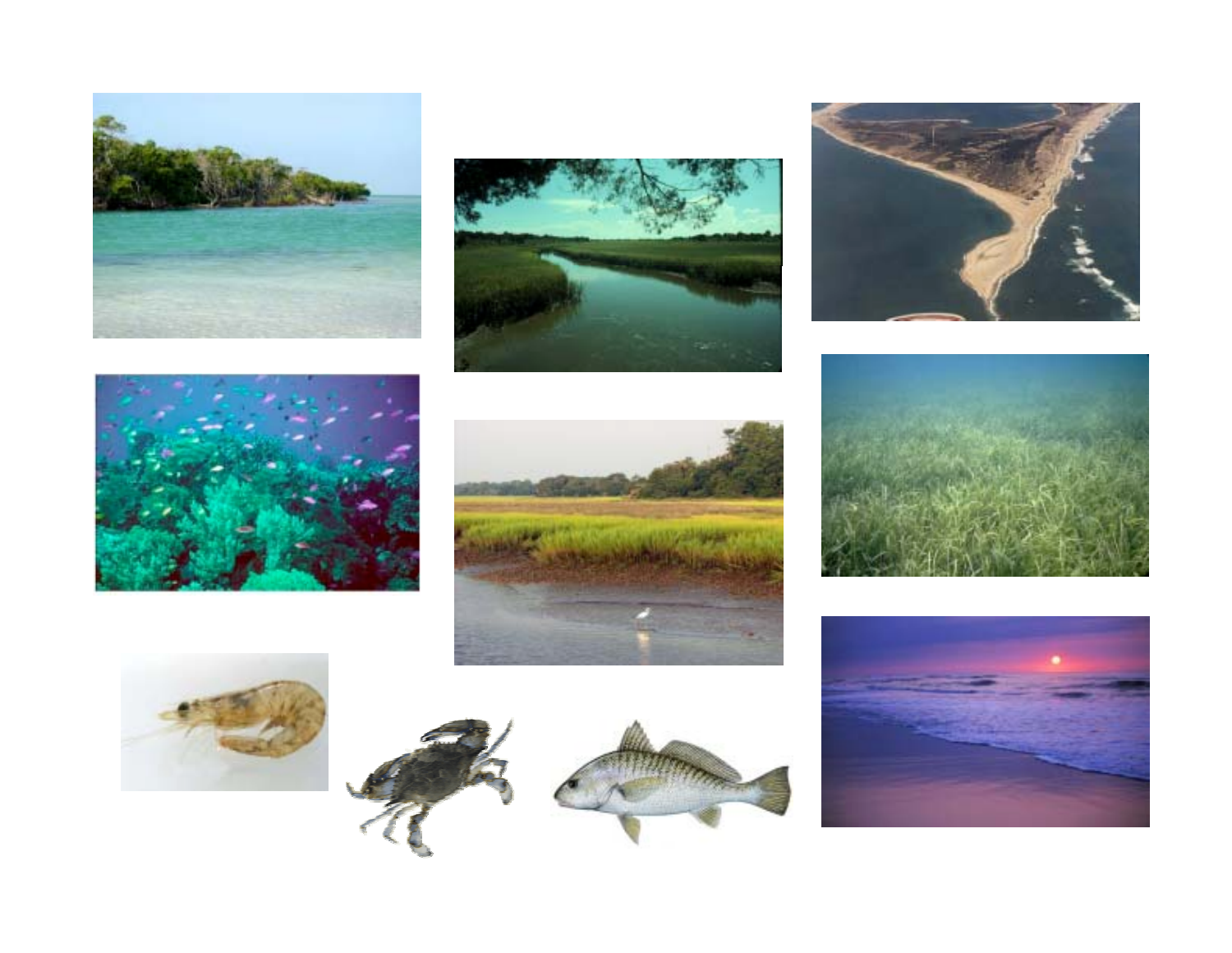#### National Estuarine Eutrophication Assessment (1999)

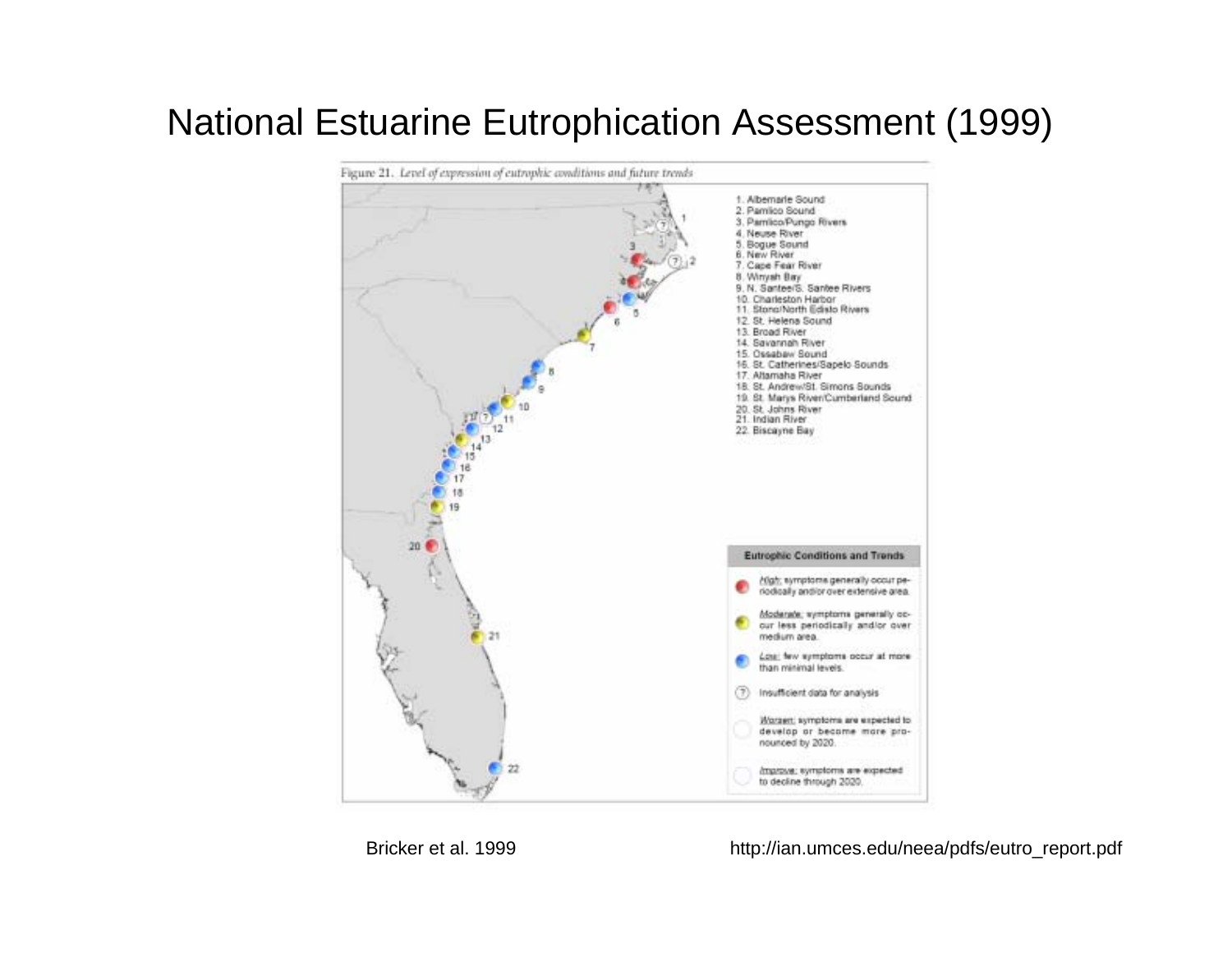#### Population Growth (2000-2005)



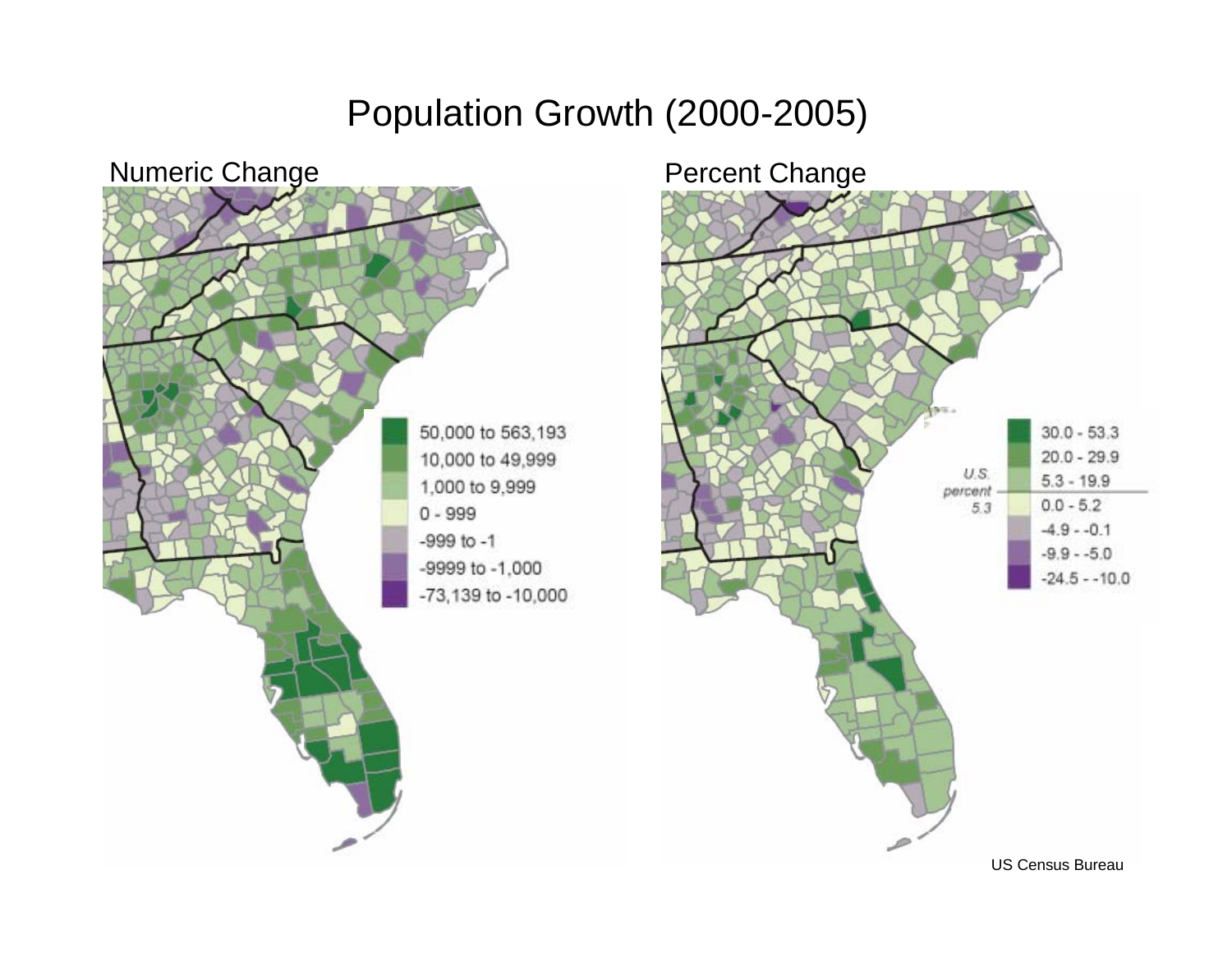#### NEEA Update: Influencing Factors (2004)



http://www.eutro.us/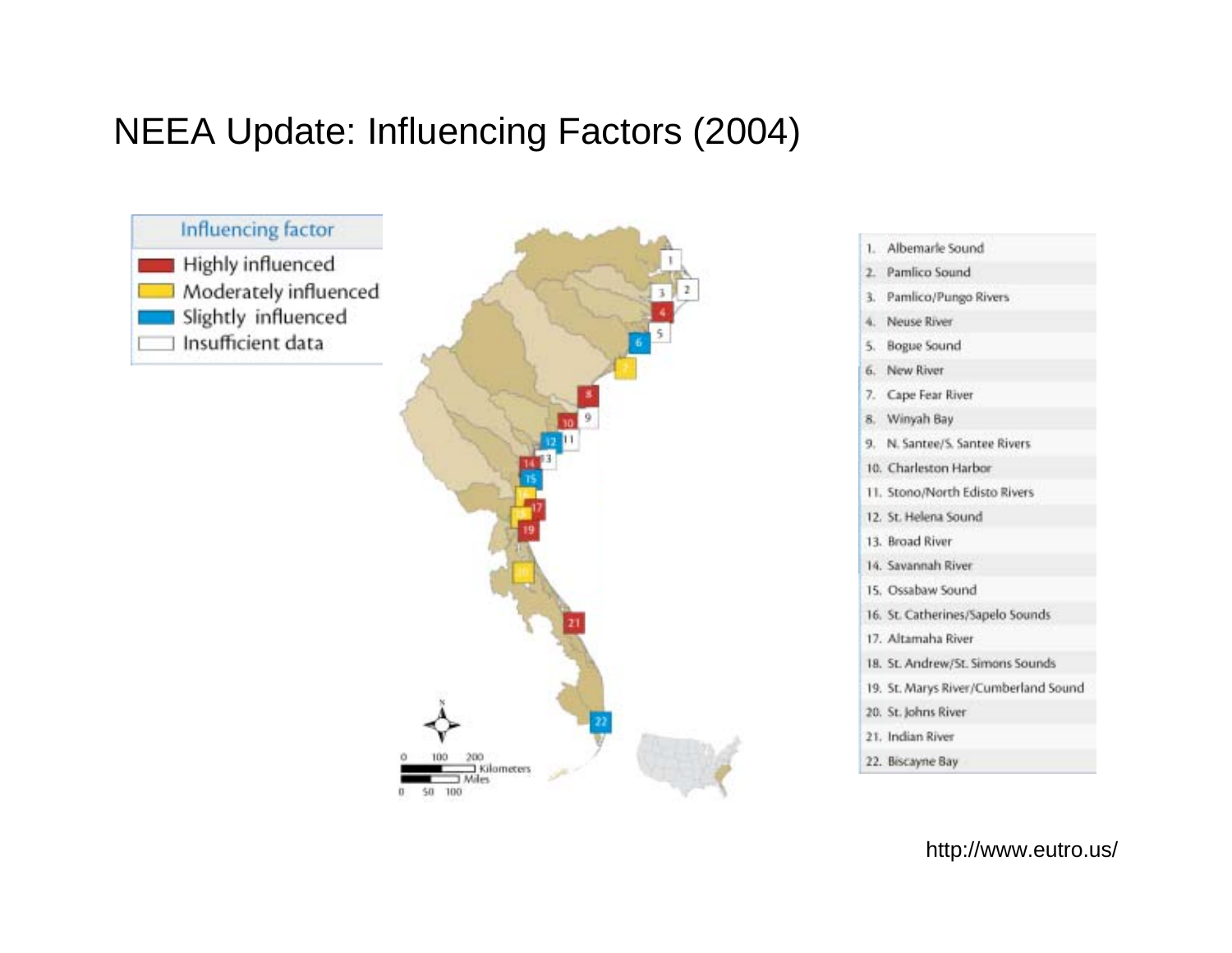1. Inventory existing research plans

- 2. Identify top 10 research needs
- 3. Select priority issues
- 4. Develop an action plan
- 5. Promote coordination, collaboration and resource sharing
- 6. Ongoing education and outreach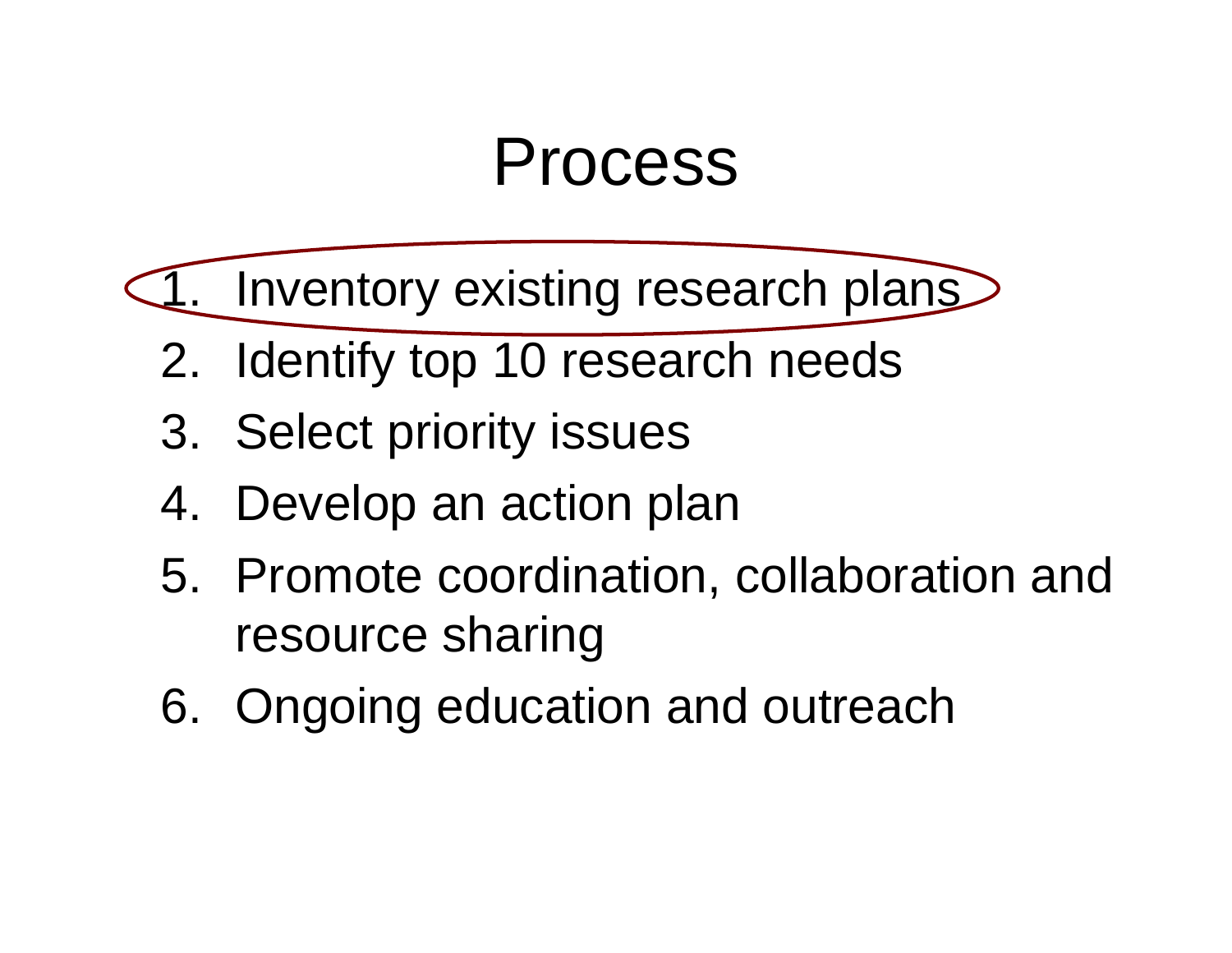# National / International

Coastal Ocean Plan/ORPPISPew Report National Sea Grant Strategic Plan National Ocean Service Strategic Plan NOAA National Centers for Coastal Ocean ScienceEPA Strategic Plan NMFS Strategic Plan National Weather Service Strategic Plan Natl Governors Association on Coastal Planning & Policy Army Corps. of Engineers Civil Works Plan Dept. of Defense Naval Oceanographic Office Strategic Plan UN Atlas of the OceansUSGS Florida Science Center plan Environment Canada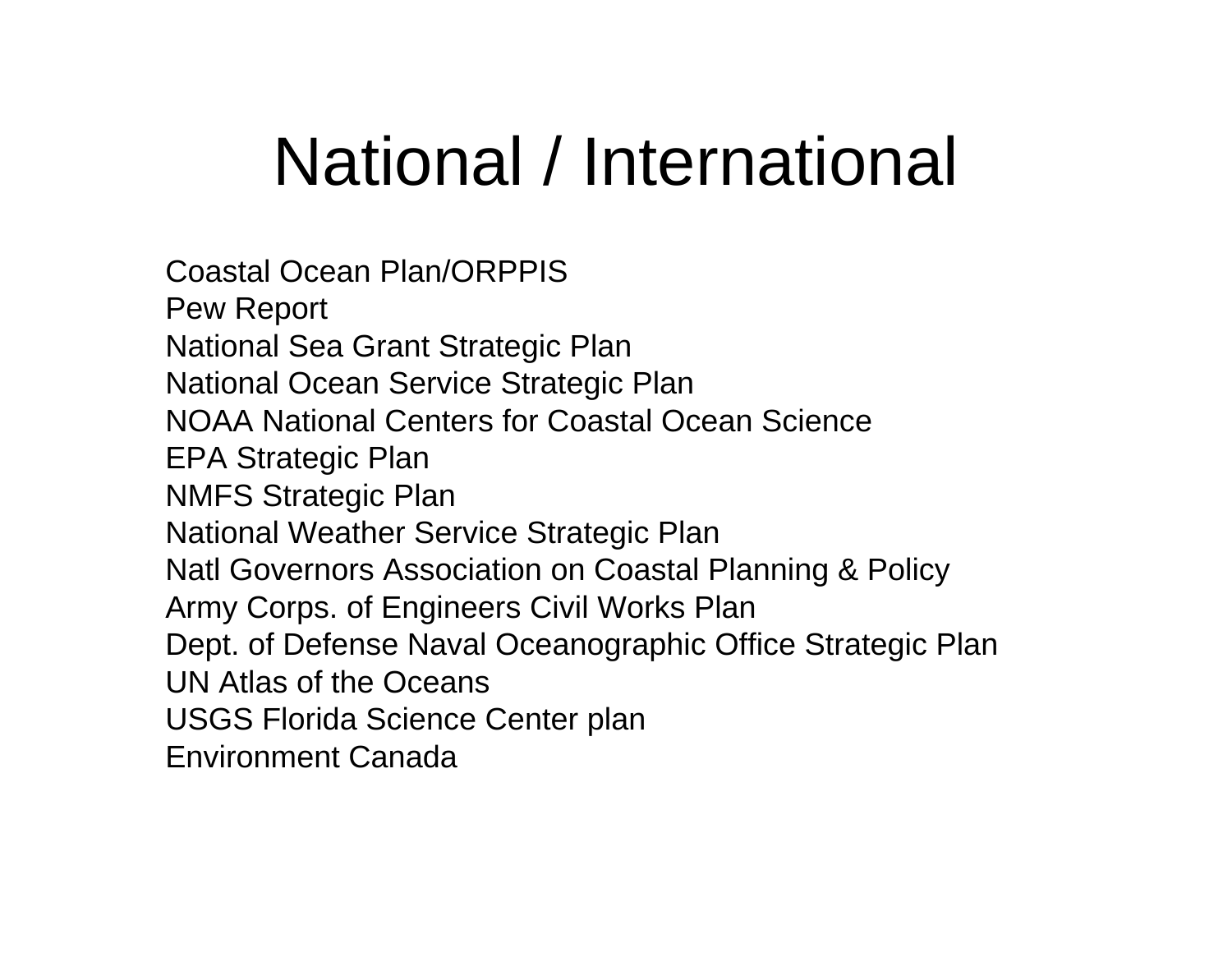# Regional

Southeast

South Atlantic and Caribbean Regional Marine Research Plan NC, SC, GA, FL Sea Grant Documents State Coastal Management Programs Coastal Services Center PlanSouth Atlantic Marine Fisheries Council Fish and Wildlife Service Southeast Region EPA Strategic Plan, Region IV Natl. Park Service Coastal Southeast watershed reports

Other Regions West Coast Governors Agreement Gulf of Maine Council Great Lakes Regional Collaboration Plan Gulf of Mexico Alliance – Gulf Action Plan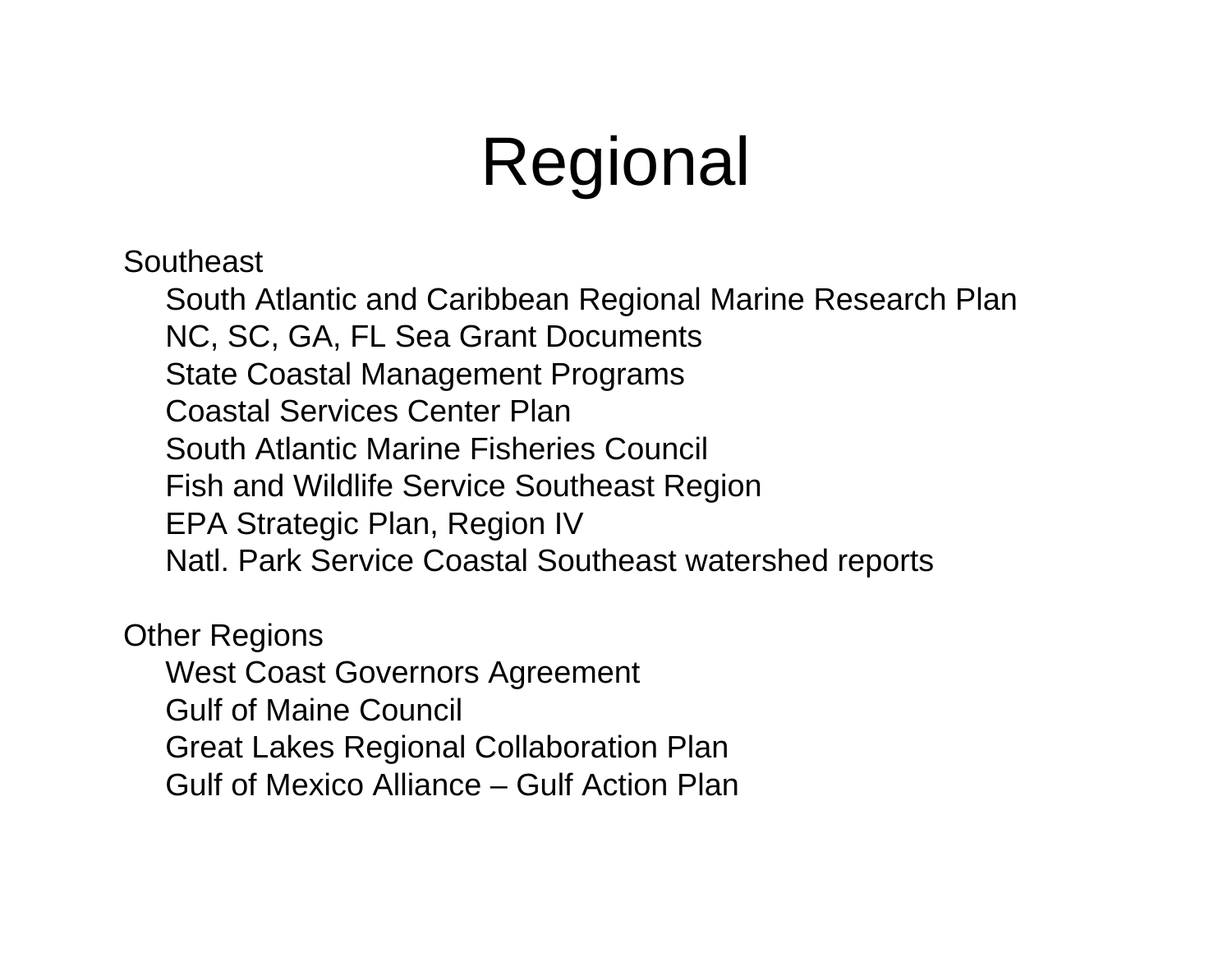# DPSIR framework



http://lead.virtualcenter.org/en/dec/toolbox/FAO/Main1/annex1.htm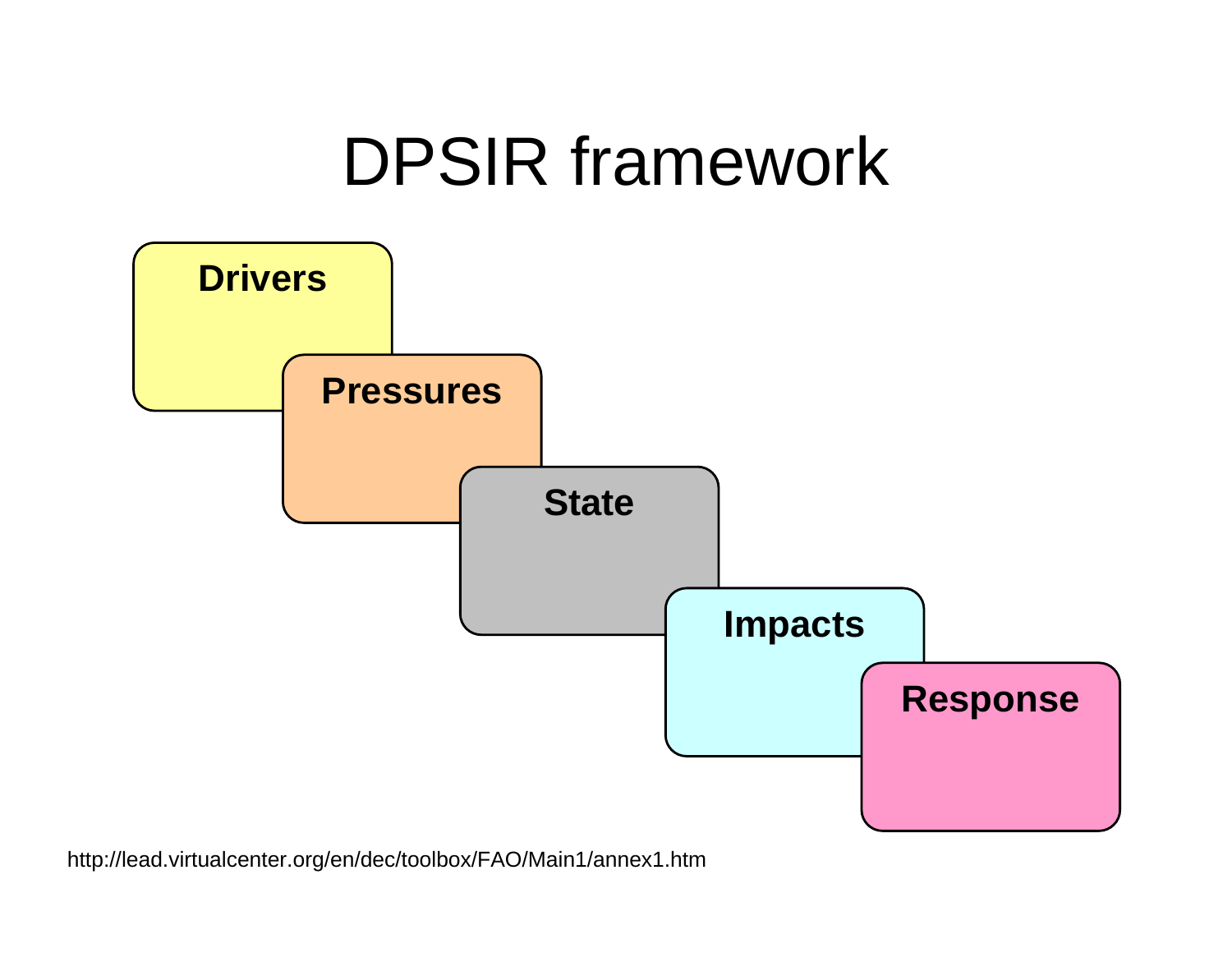# DPSIR example

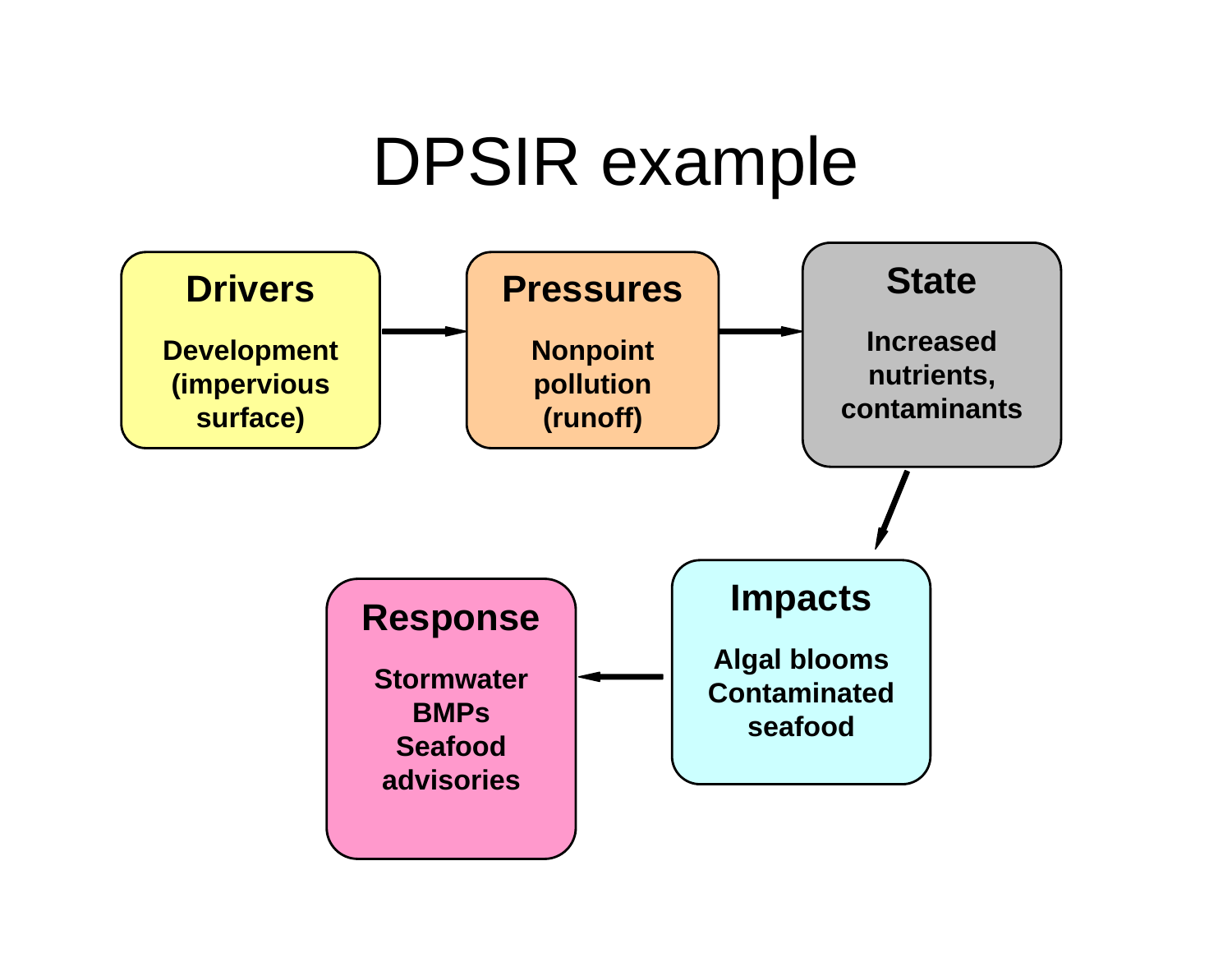# DPSIR example

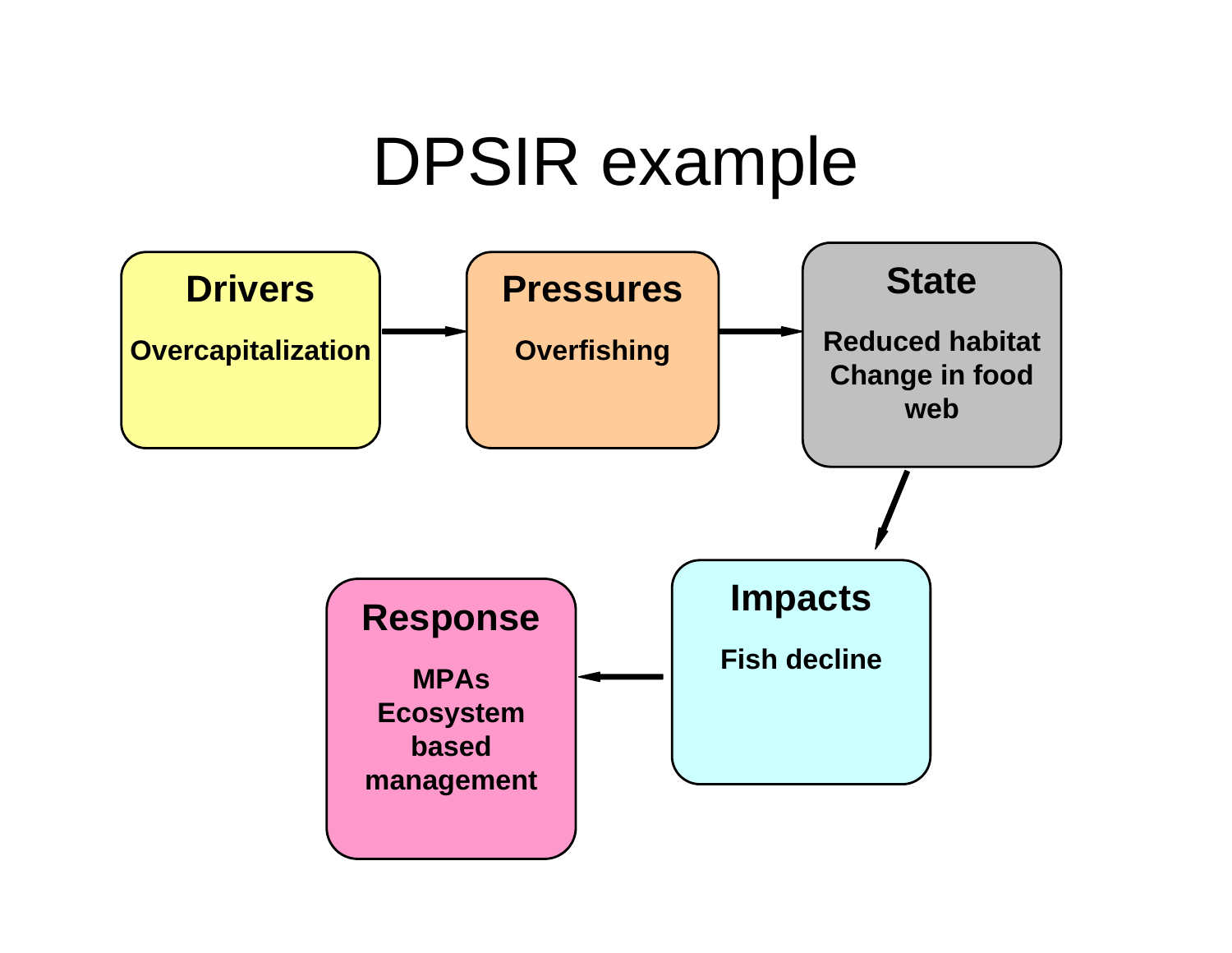# **Drivers**

- Urbanization/suburbanization
- Direct alterations
	- docks and marinas
	- –dredging
	- seawalls and jetties
- Coastal use
	- tourism
	- –fishing and aquaculture
	- –commerce and transportation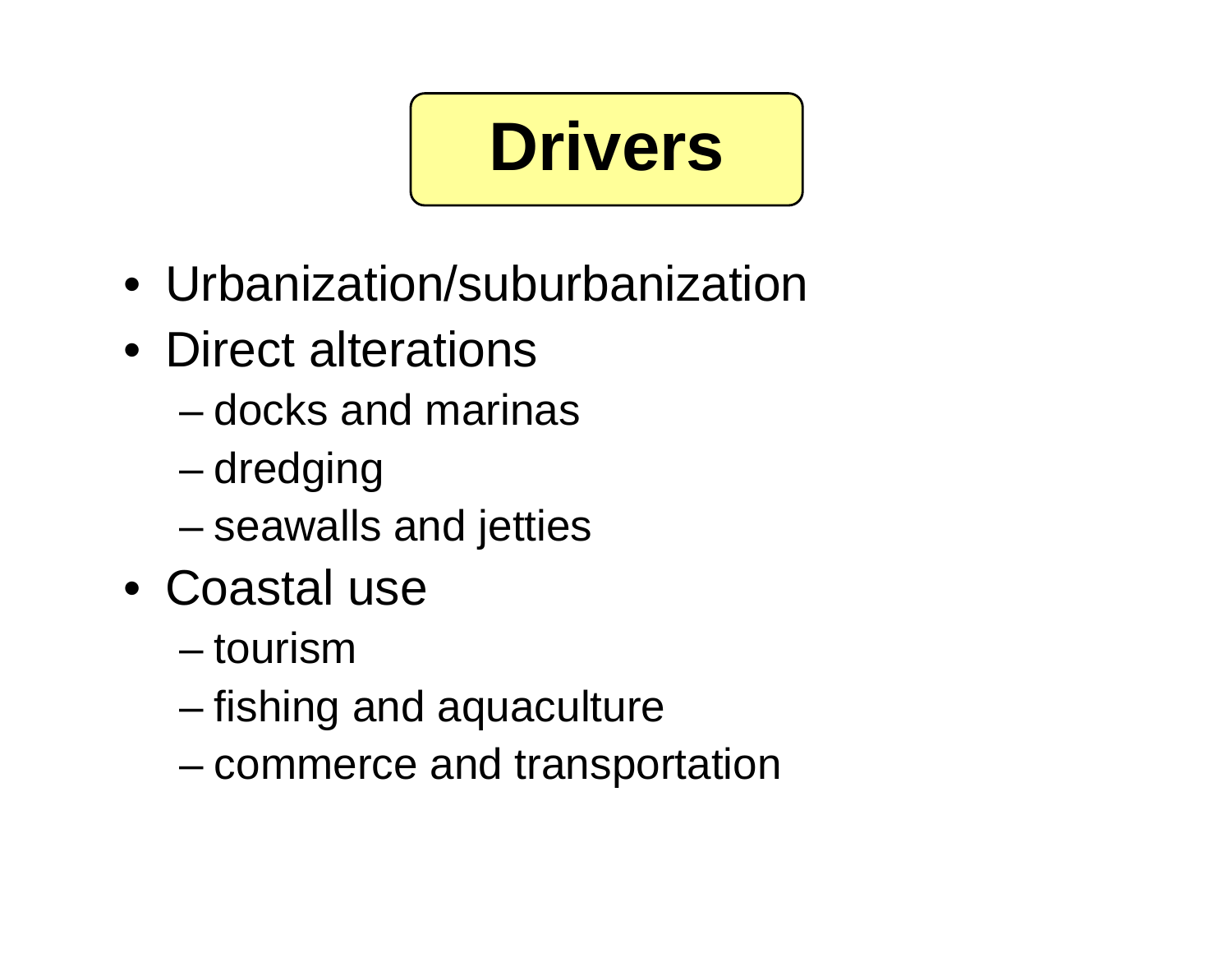### **Pressures**

- Point source pollution
- Nonpoint pollution
- Changes in freshwater inflow
- Changes in hydrography, bathymetry
- Overfishing
- Species introduction
- Climate change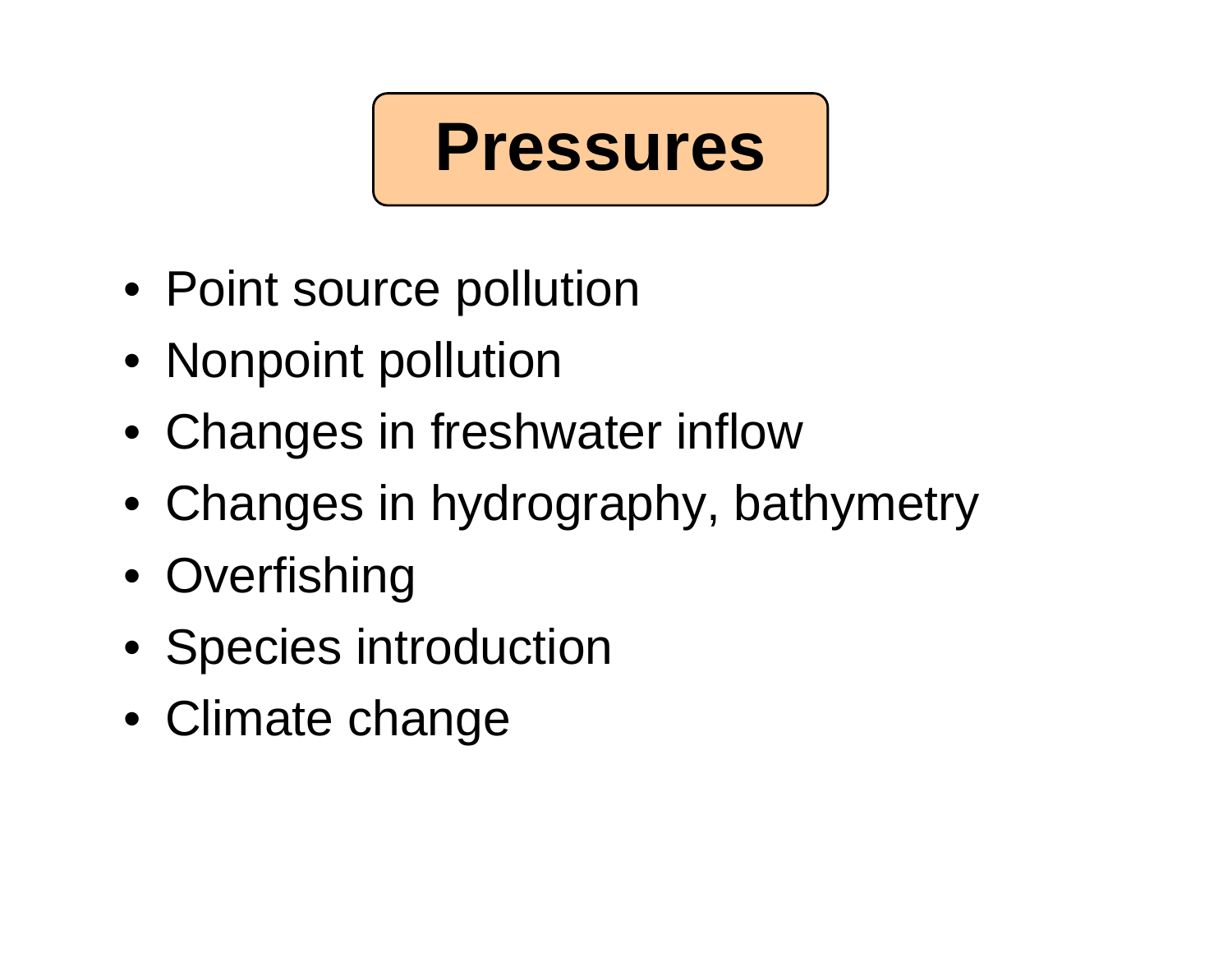# **State**

- Physical characteristics
	- sediment transport, rate of erosion
	- extent, location of habitat
- Water and sediment quality
	- pollutant concentrations (nutrients, metals, toxins, pharmaceuticals)
	- –suspended sediment
	- –dissolved oxygen
- Biological components
	- species composition, abundance, distribution
	- food web interactions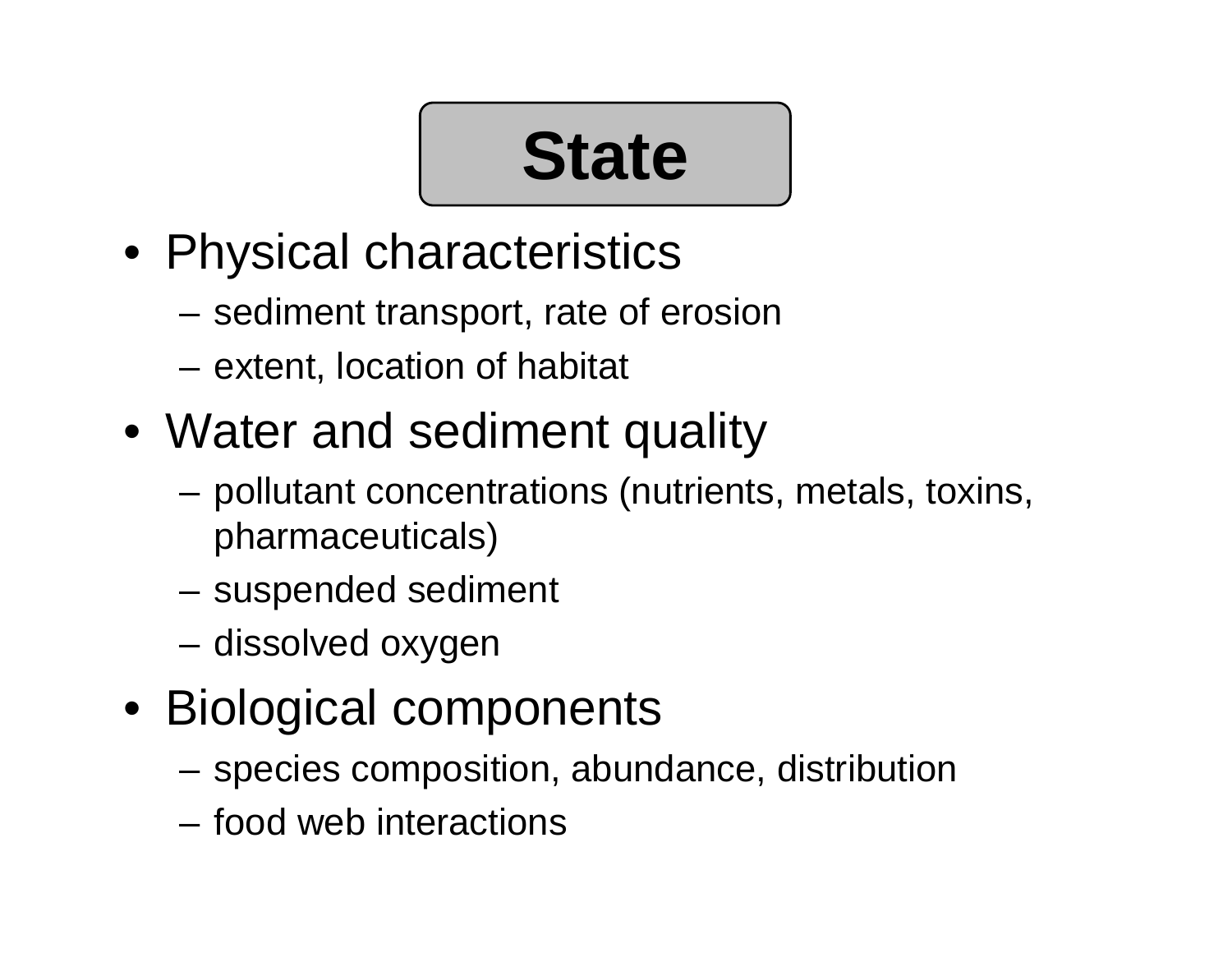# **Impacts**

- Habitat impacts
	- wetland loss
	- coral bleaching, marsh dieback
- Eutrophication symptoms
	- increase in HABs
	- decrease in SAVs
	- fish kills
- Human health effects
	- beach closures
	- contaminated fish and shellfish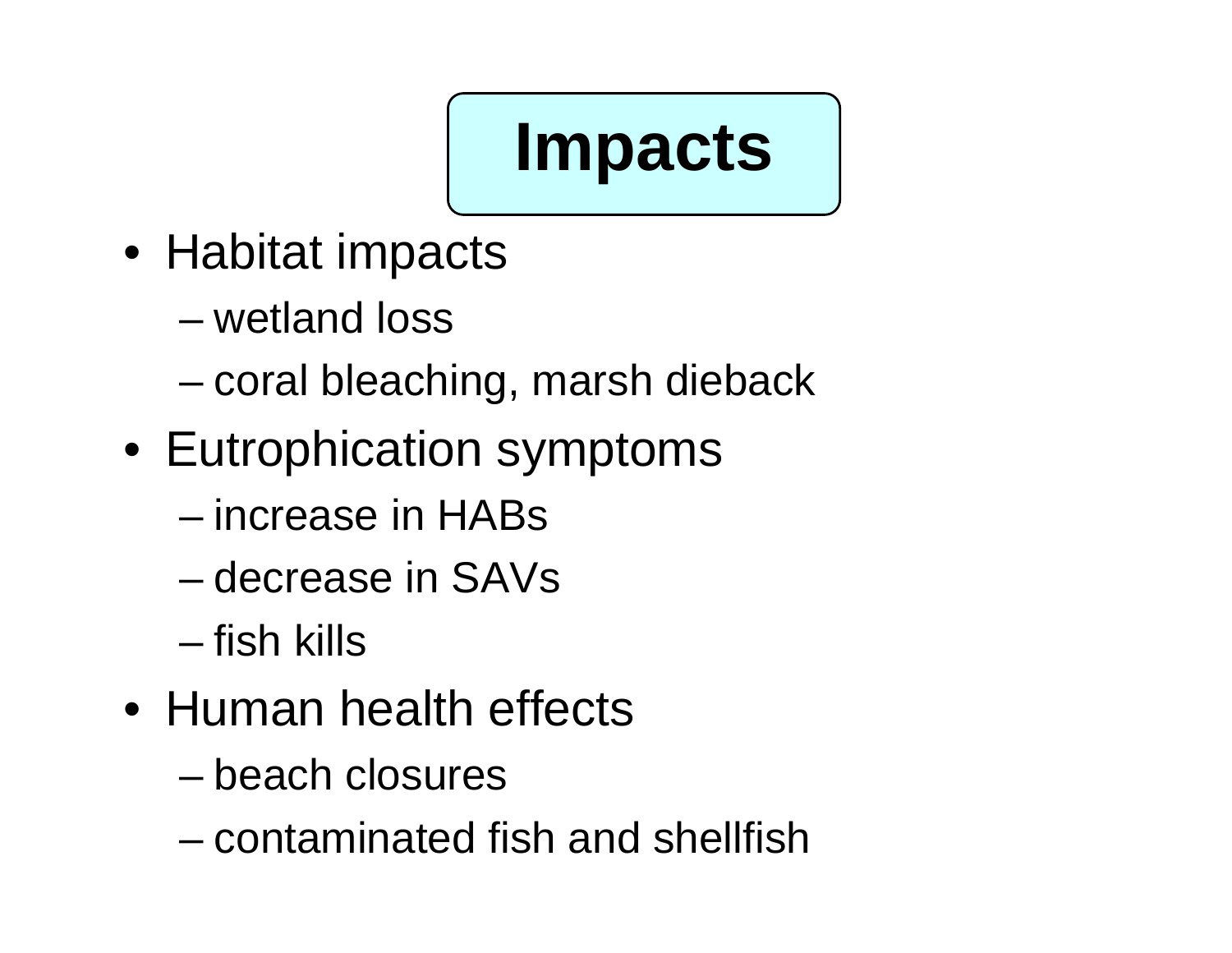# **Response**

- Pollution abatement
	- Stormwater management
	- BMPs in the watershed
- Habitat mitigation, restoration
- Beach renourishment
- Fisheries management
	- –Marine protected areas
	- –Ecosystem-based management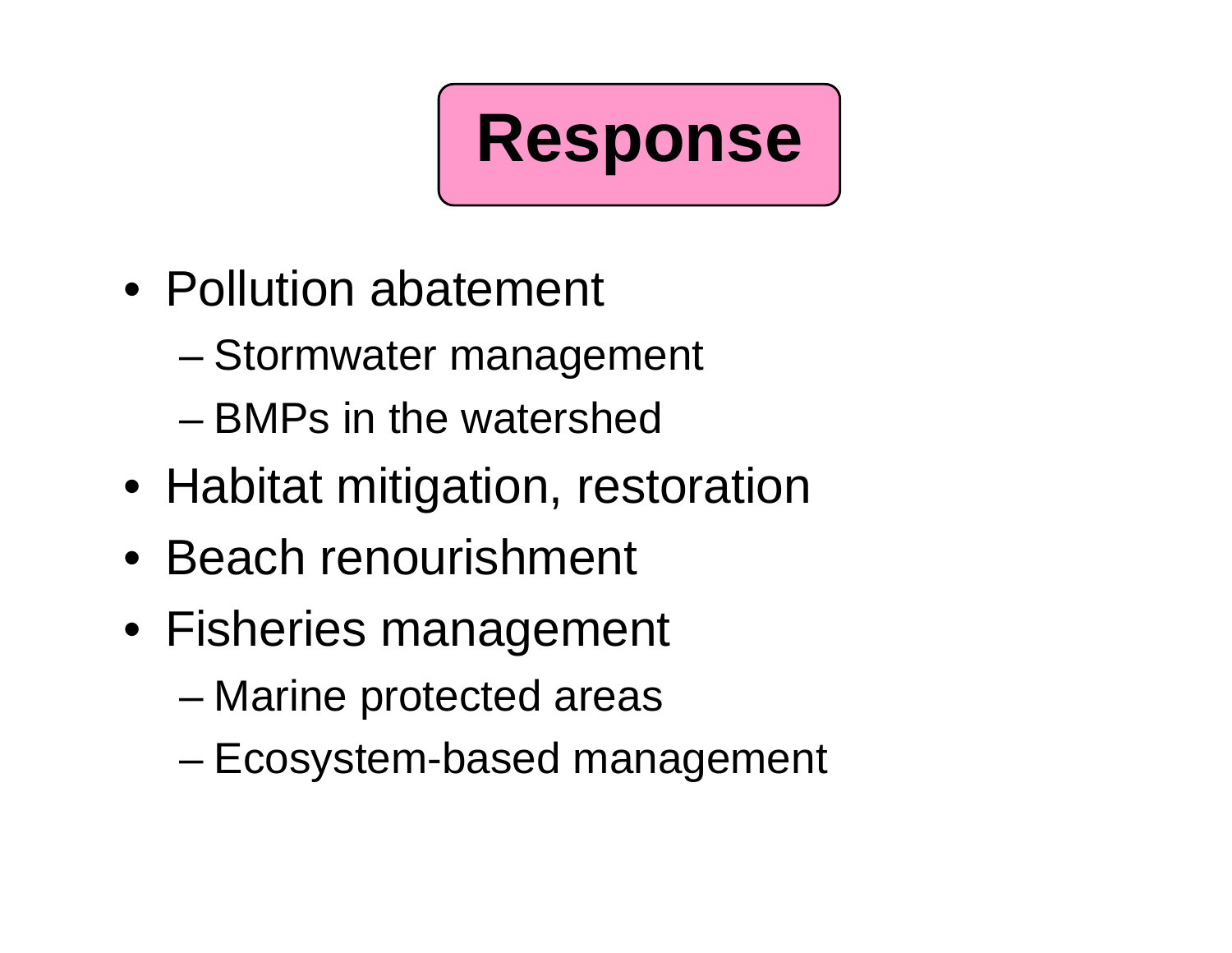### Ocean Commission Report

Factors Undermining America's Ocean and Coast (from Ch 1) -

- Degraded water quality
	- Excess nutrients
	- Other contaminants
	- Harmful algal blooms
	- Sediment contamination
- Compromised resources
	- –Fishery declines
	- Coastal habitat loss
	- Invasive species
- Conflicts between man and nature
	- –Coastal population growth and land use
	- Natural hazards
	- Climate change





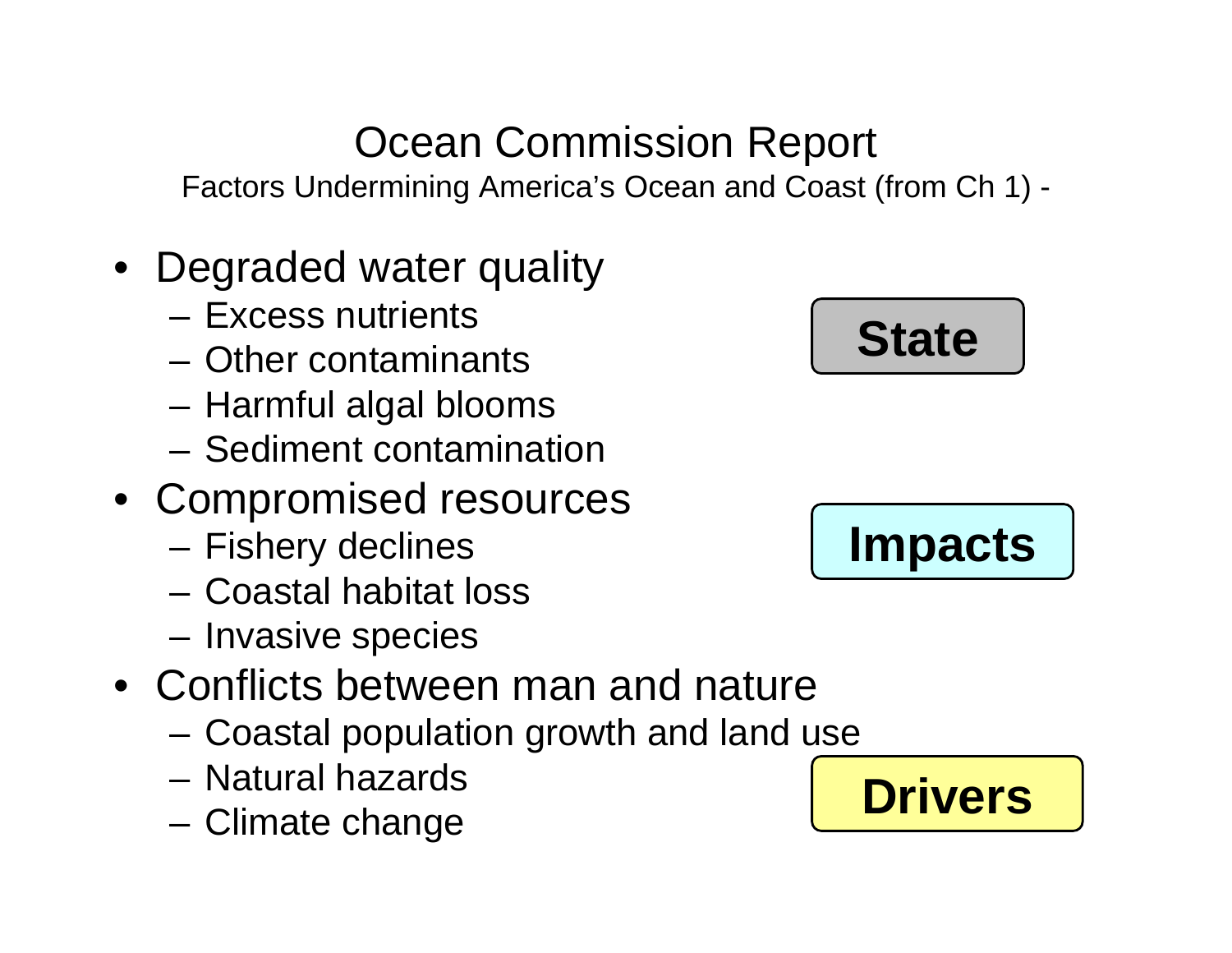# Pew Commission report

- Coastal development
- Aquaculture



- Nonpoint source pollution
- Point source pollution
- Invasive species
- Overfishing
- Habitat alteration
- Climate change
- •Bycatch

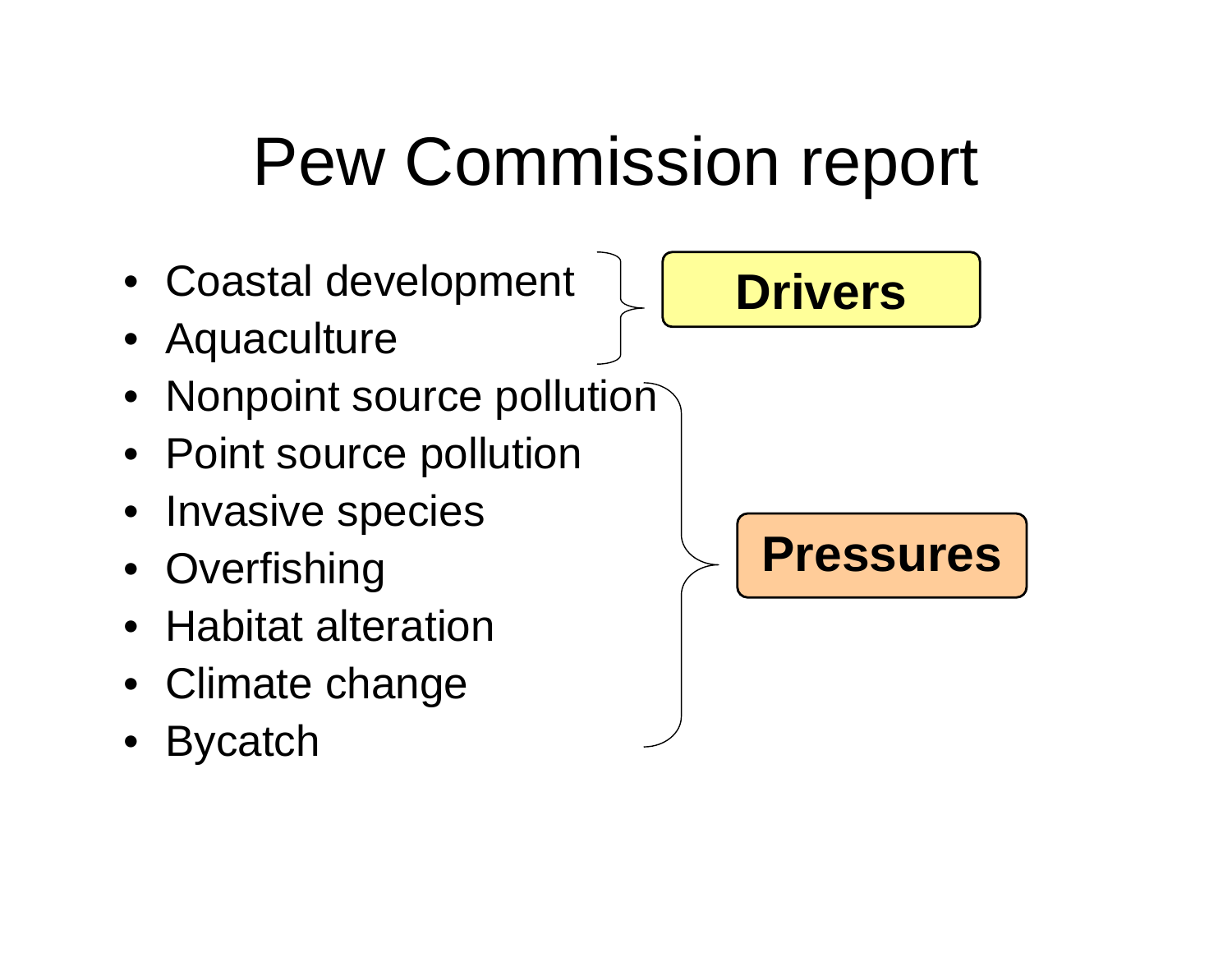- 1. Inventory existing research plans
	- -Georgia Coastal Research Council (GCRC)
	- -Organizing Committee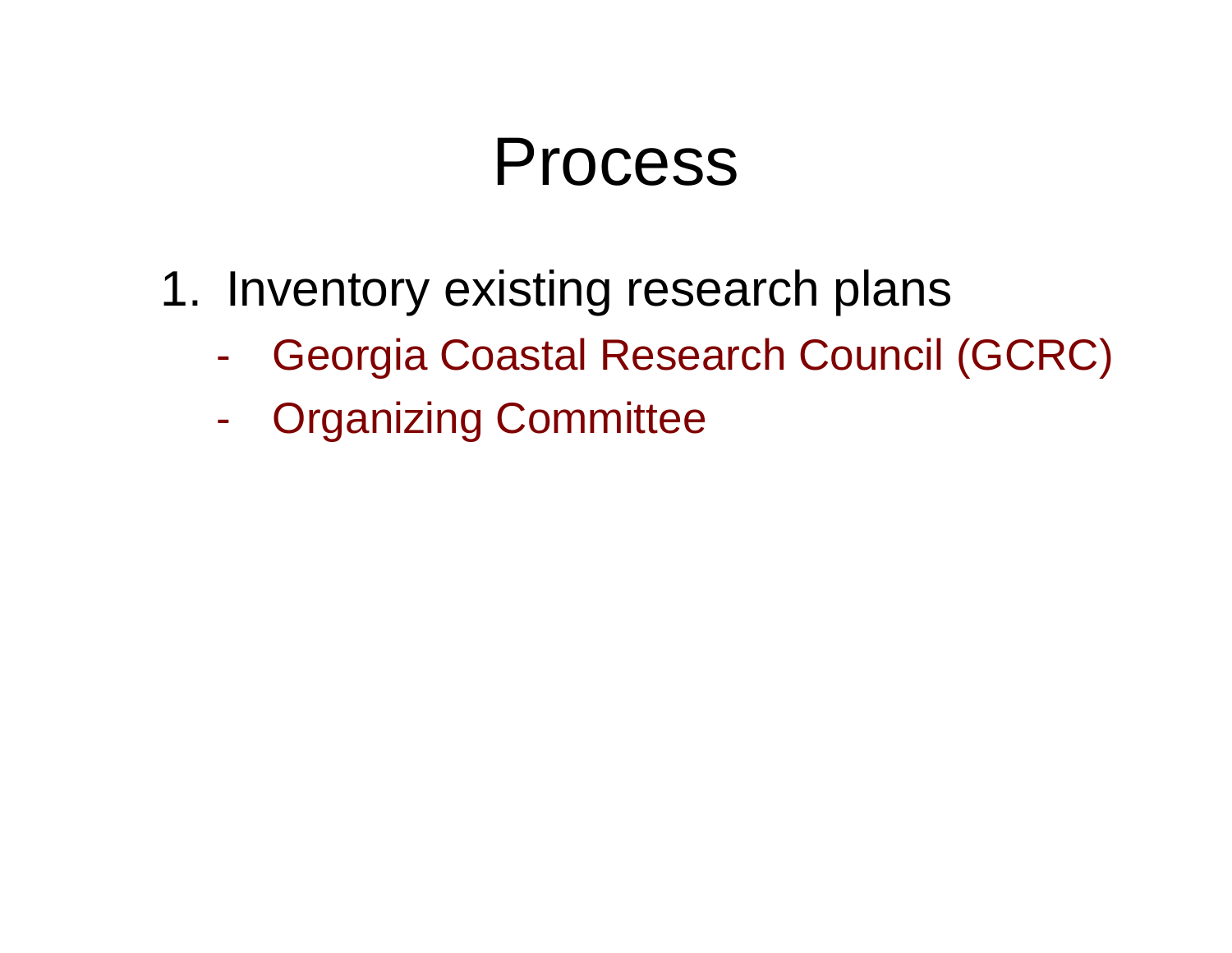













http://www.gcrc.uga.edu

*Goals: To provide mechanisms for improved scientific exchange and to promote the incorporation of best-available scientific information into resource management .*

Approach

- •Facilitating Interactions
- •Synthesizing Technical Information
- •Conducting Research
- •Communicating Results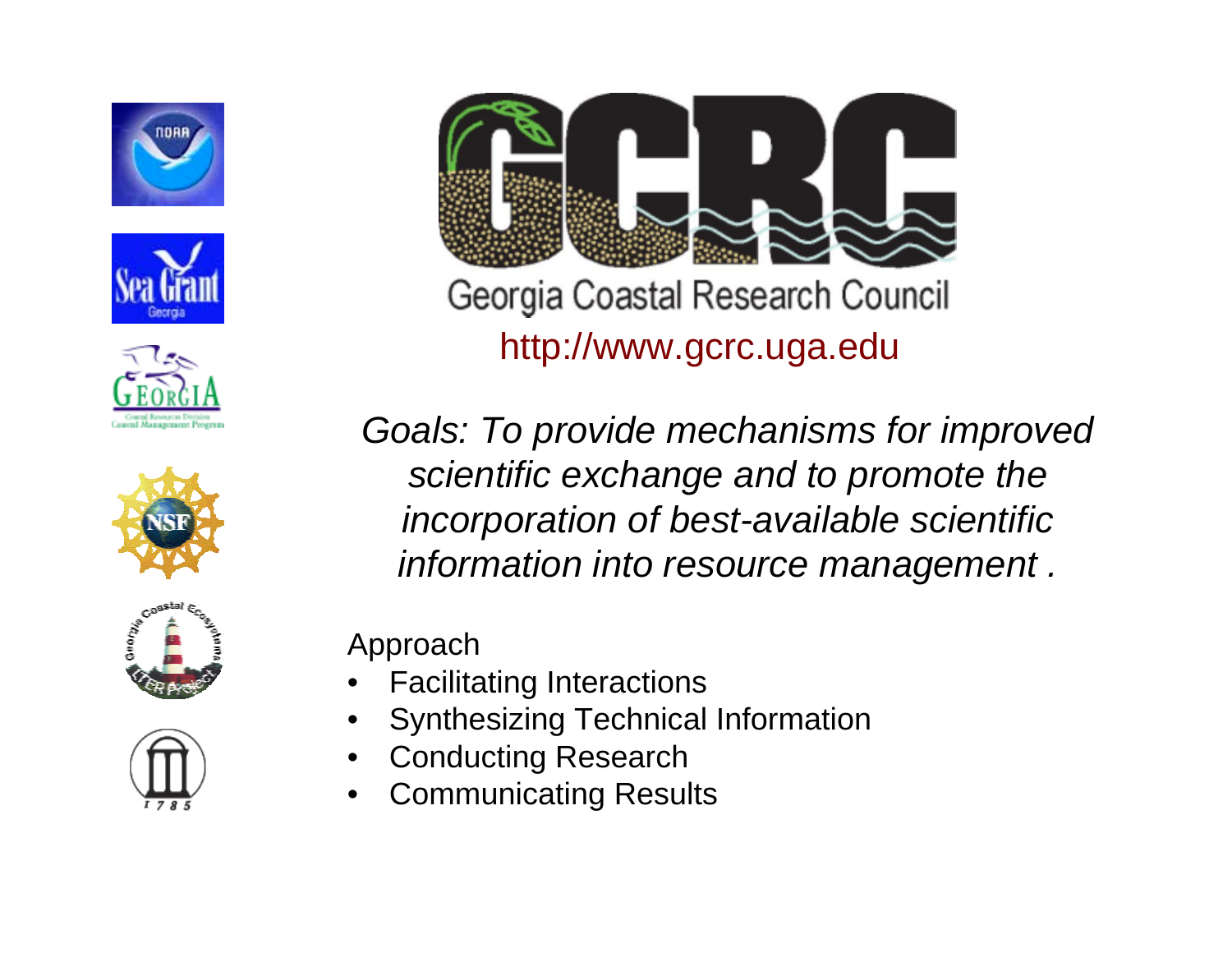# Organizing Committee



NC: Ron HodsonSC: Rick DevoeGA: Mac RawsonFL: Jim Cato

> NC: Michael VoilandSC: Rick DevoeGA: TBDFL: TBD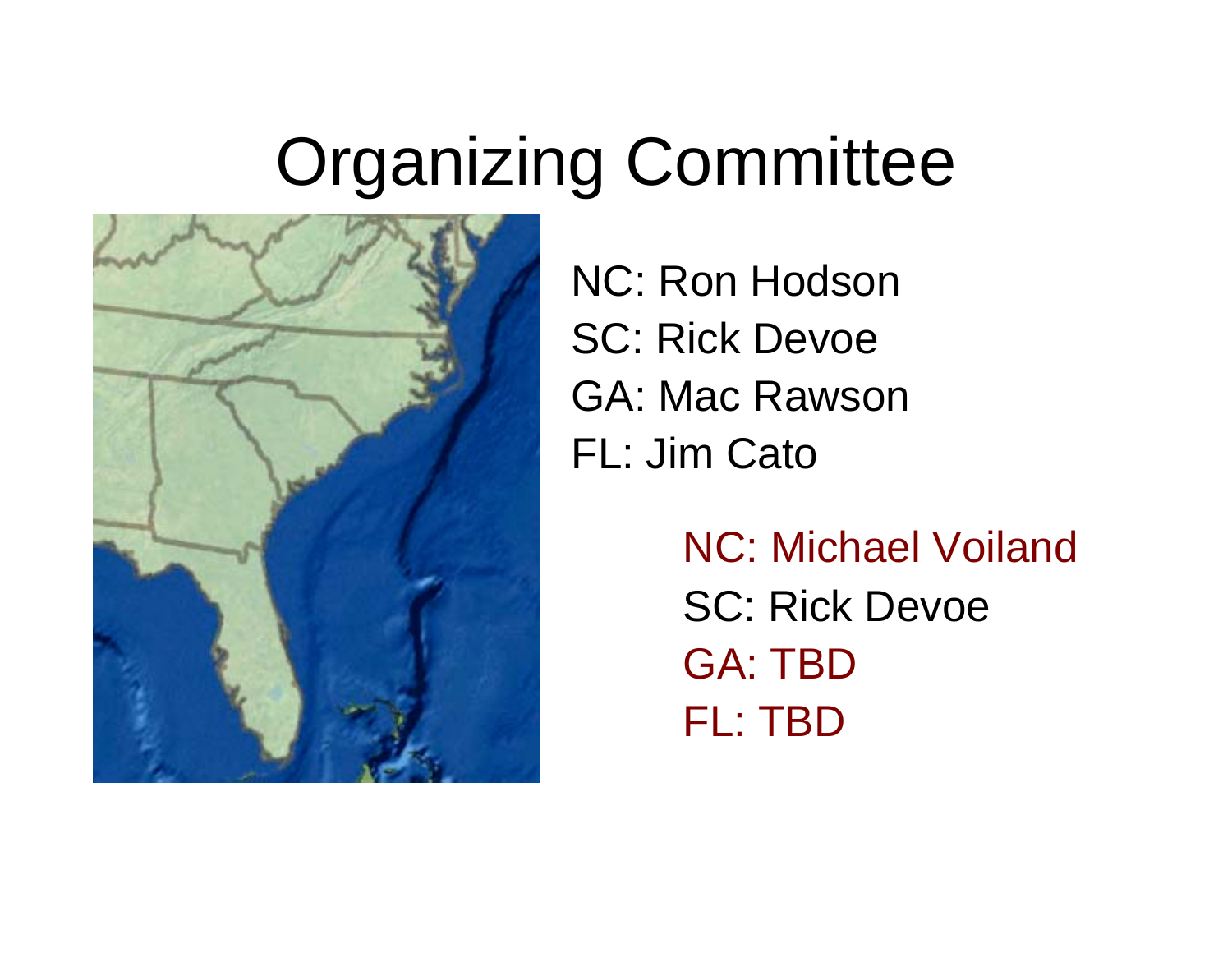- 1. Inventory existing research plans -GCRC, Organizing Committee
- 2. Identify top 10 research needs
	- -Regional Advisory Group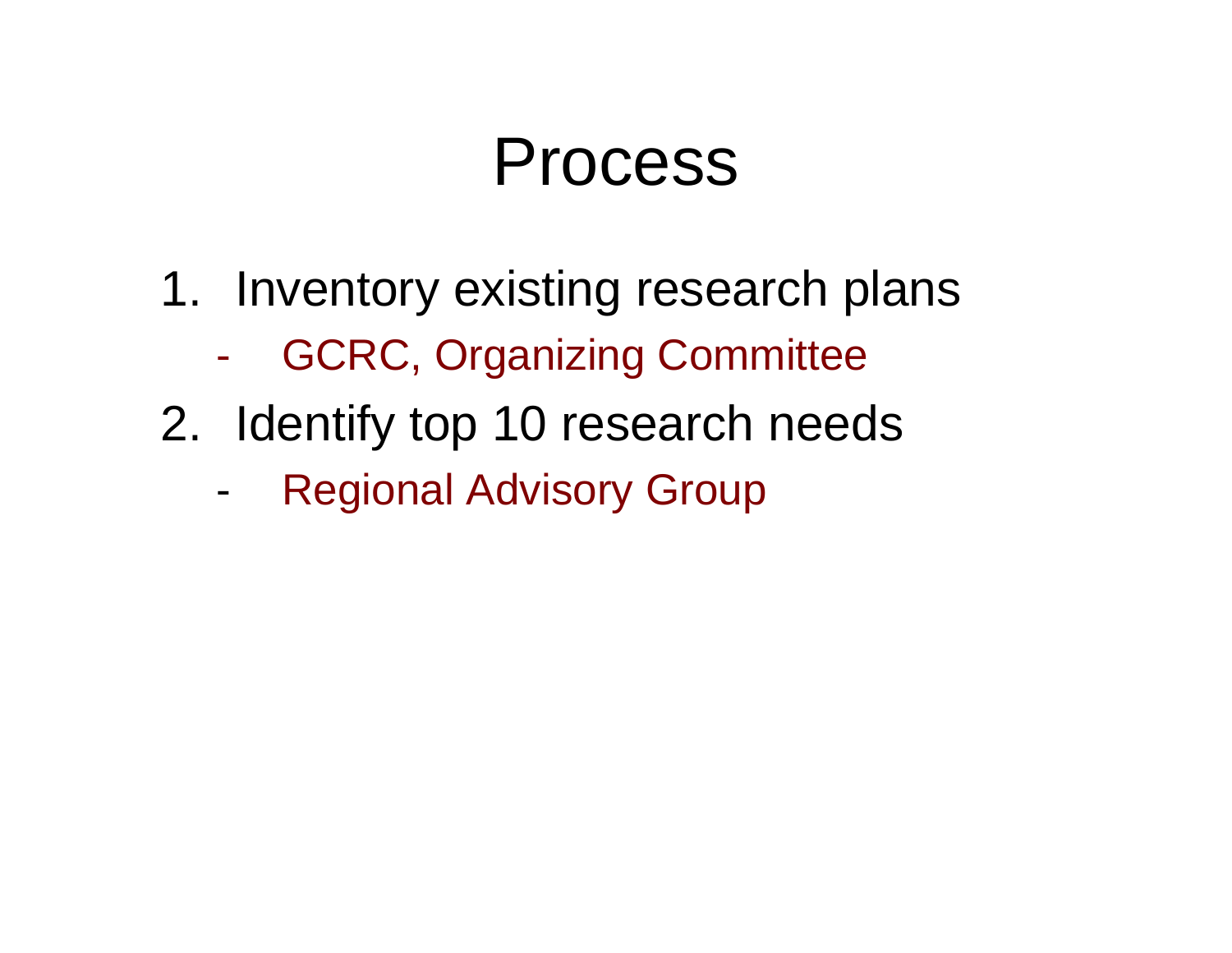# Regional Advisory Group

- NOAA labs
- Other Federal agencies
- State partners
- Academic Institutions

Resource practitioners and scientists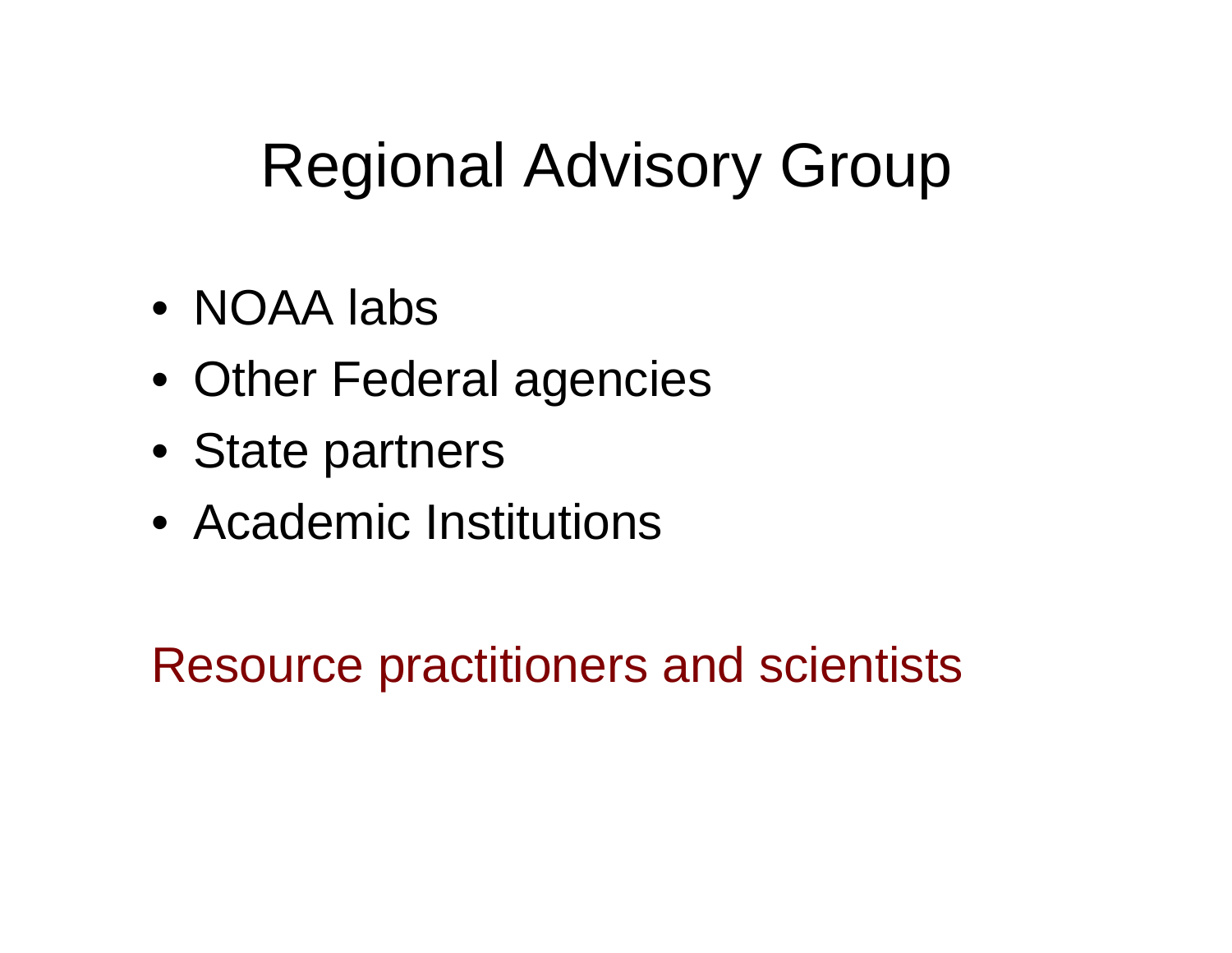### Regional Advisory Group **Considerations**

- Alignment with other research efforts
	- –National (ORPPIS)
	- –Other Regional Research Plans
- Partnerships/synergy with other programs in the region
	- NOAA Regional Collaboration
	- SAFMC Ecosystem Management
	- DOD SERPAS program
	- Potential for a Governor's alliance??
- Scope: Create a well-defined niche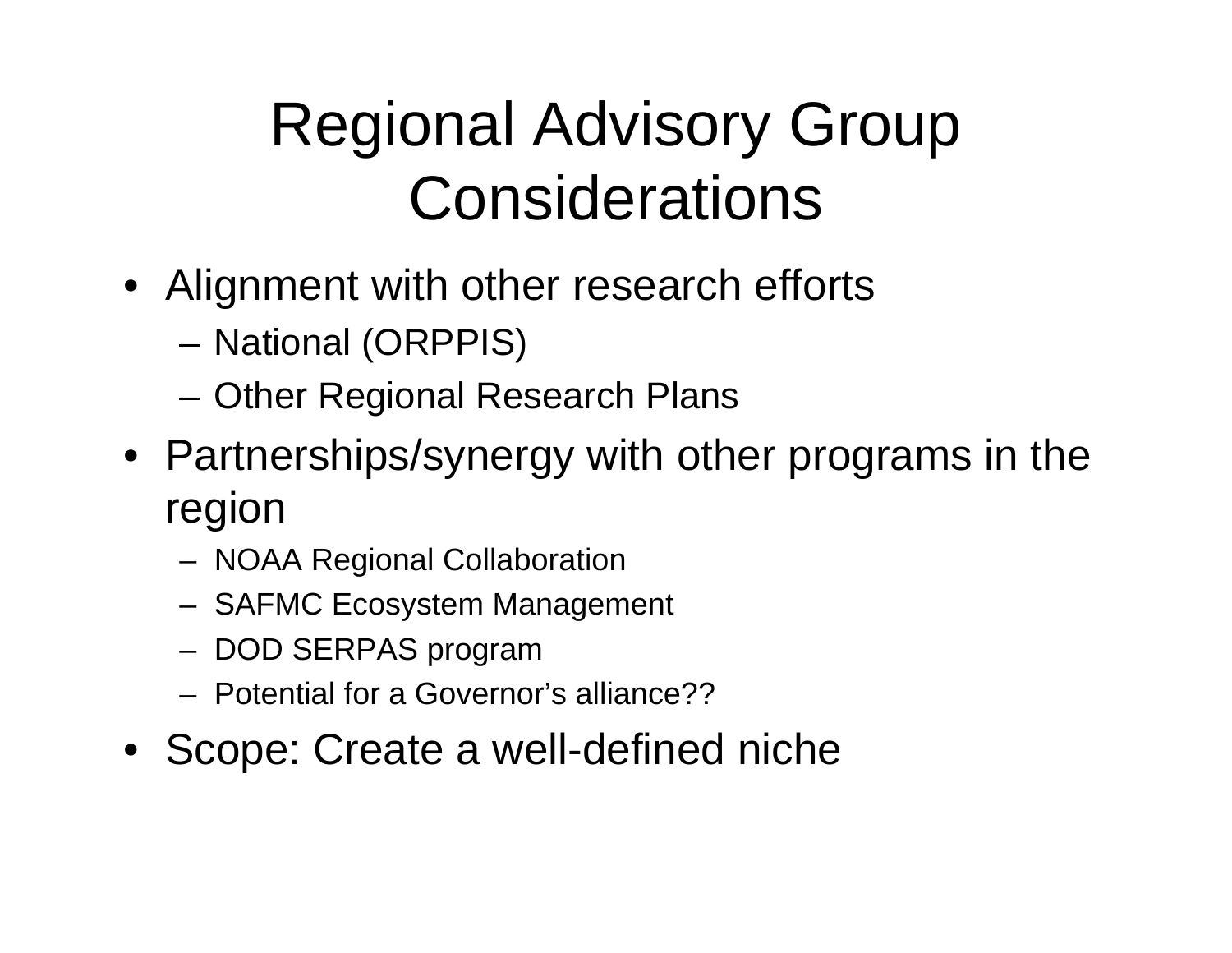- 1. Inventory existing research plans
	- -GCRC, Organizing Committee
- 2. Identify top 10 research needs
	- Regional Advisory Group
- 3. Select priority issues
	- **Stakeholders**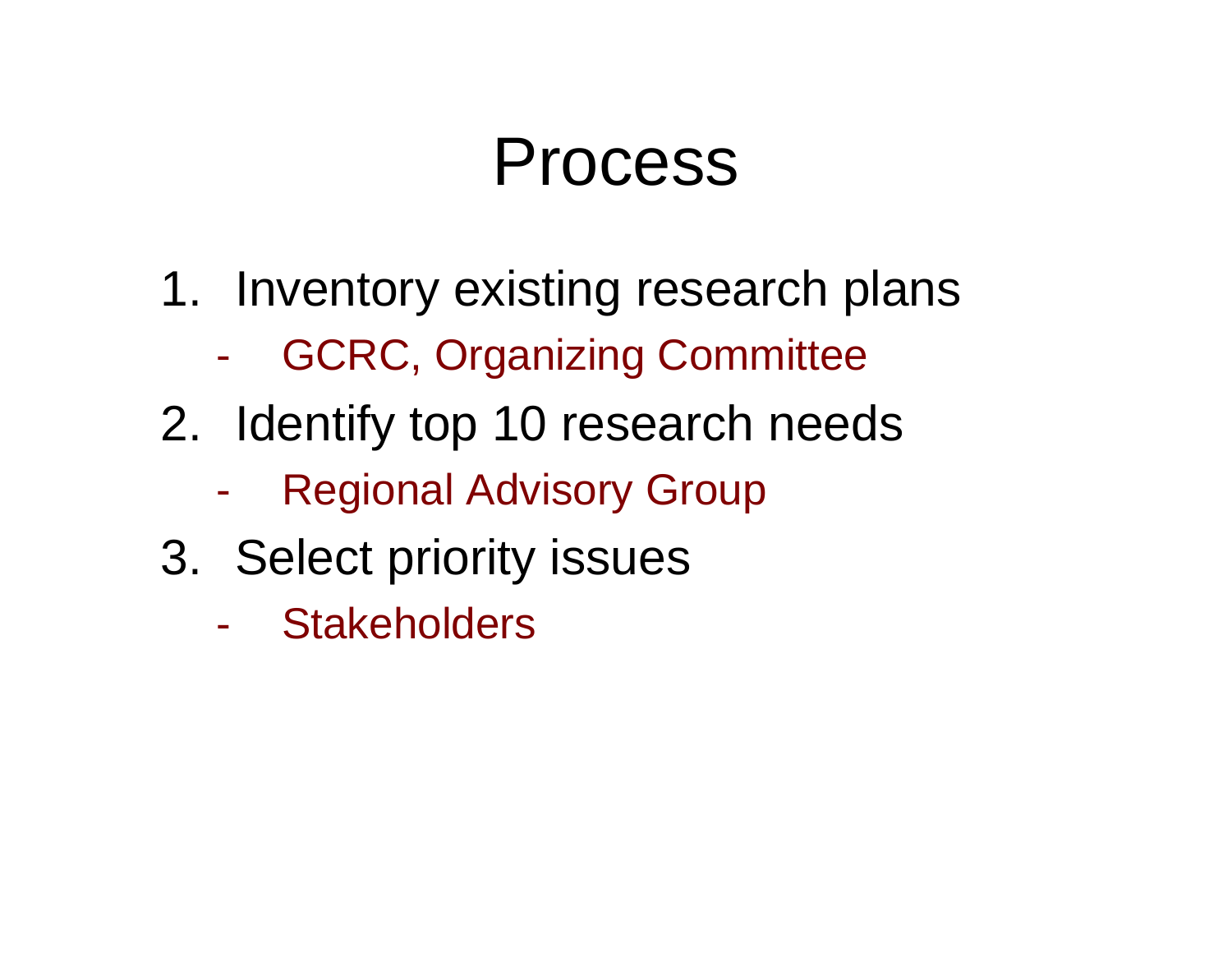# **Stakeholders**

- Resource Practitioners
- Government officials
- Industry
- NGOs
- Scientists
- Community members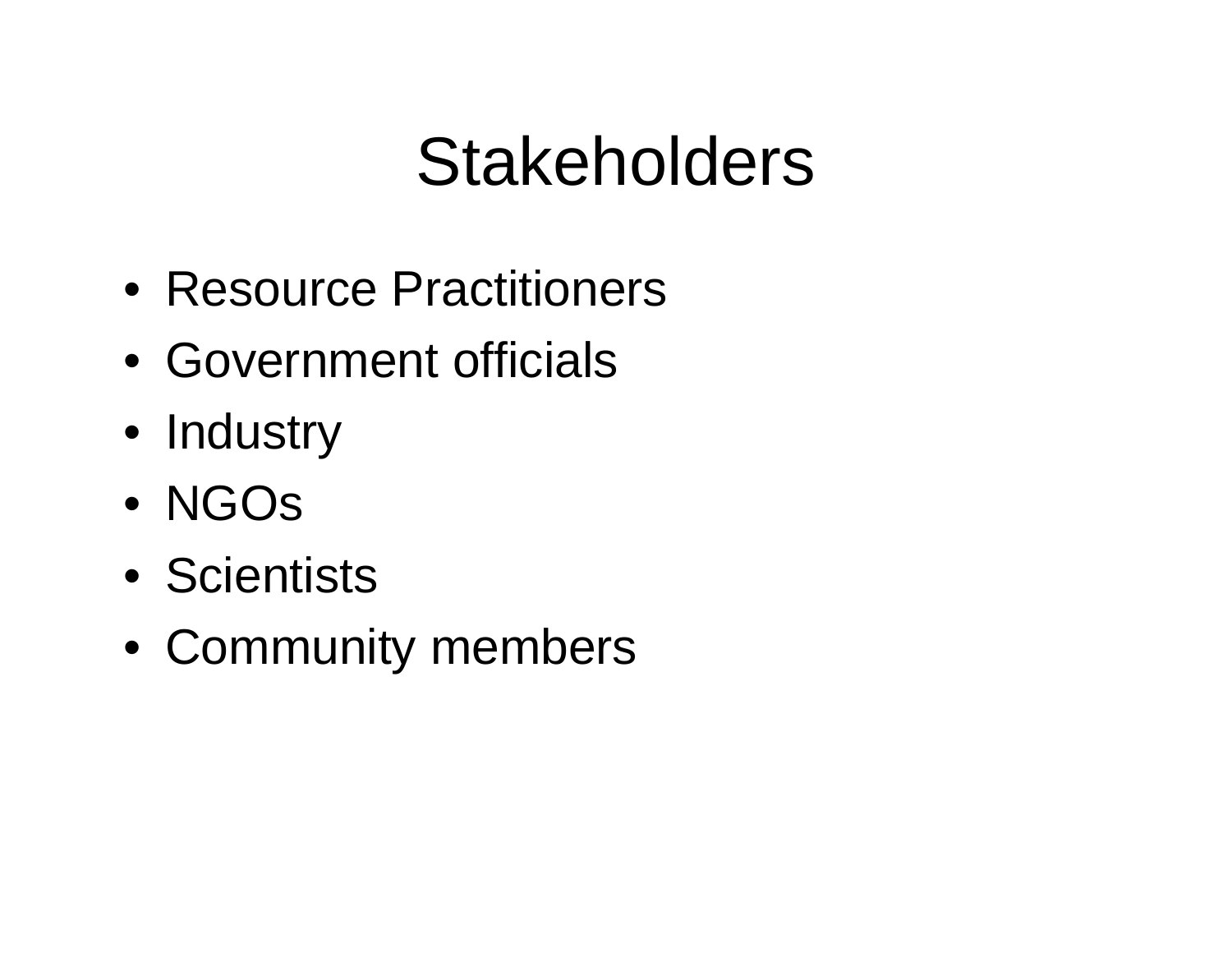- 1. Inventory existing research plans
	- -GCRC, Organizing Committee
- 2. Identify top 10 research needs
	- Regional Advisory Group
- 3. Select priority issues
	- **Stakeholders**
- 4. Develop action plan
	- Strategy Teams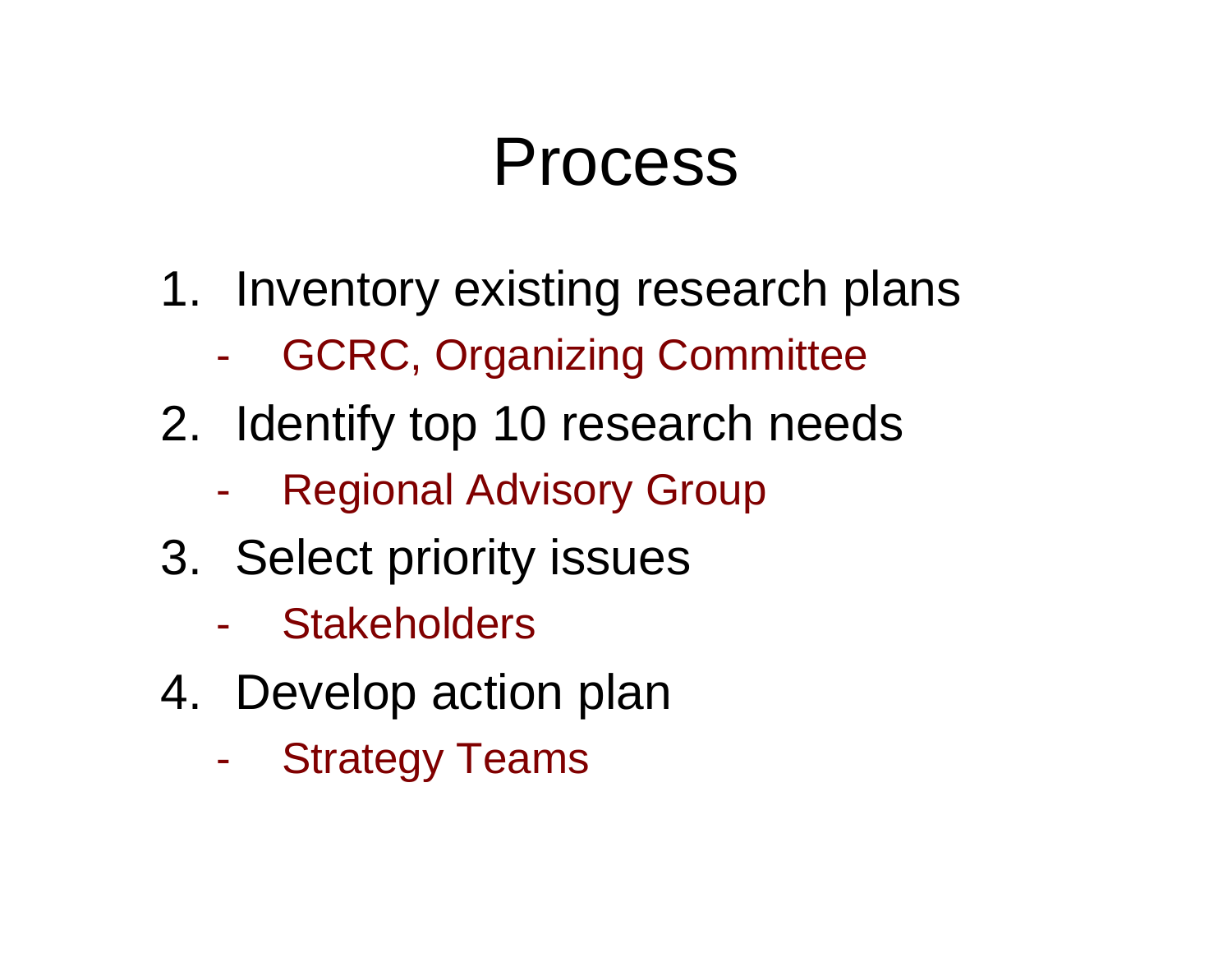# Southeast Coastal Ocean Research (SECOR)

- Develop DPSIR model for issue
- Consider the role of human actions
- Identify gaps
- Describe status and trends
- Identify factors that affect susceptibility
- Evaluate future risk/vulnerability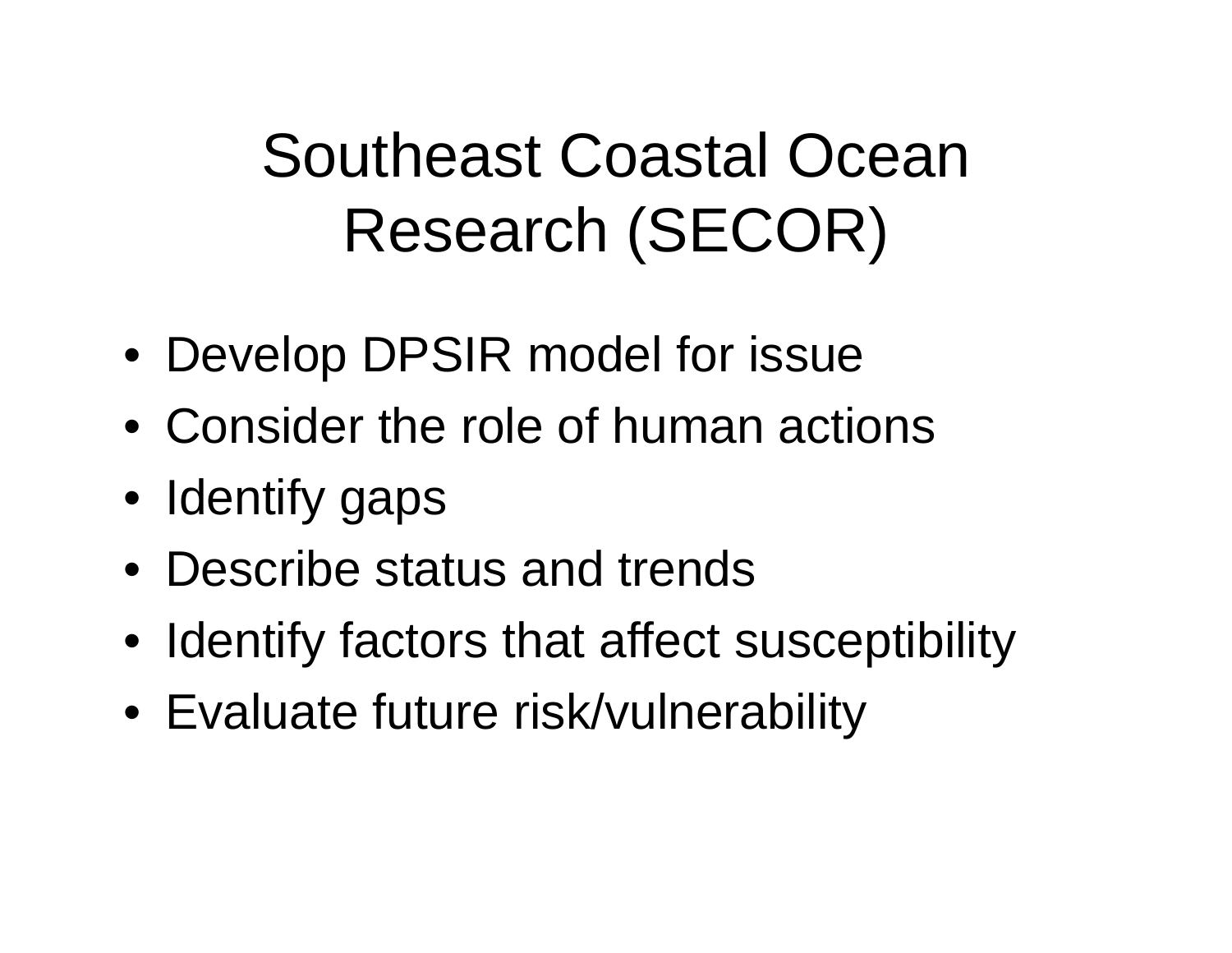- 1. Inventory existing research plans
	- -GCRC, Organizing Committee
- 2. Identify top 10 research needs
	- $\mathcal{L}_{\mathcal{A}}$ Regional Advisory Group
- 3. Select priority issues
	- $\mathcal{L}_{\mathcal{A}}$ **Stakeholders**
- 4. Develop action plan
	- -Strategy Teams
- 5. Promote coordination, collaboration and resource sharing
	- -South Atlantic Regional Council
- 6. Ongoing education and outreach
	- -Communicators and others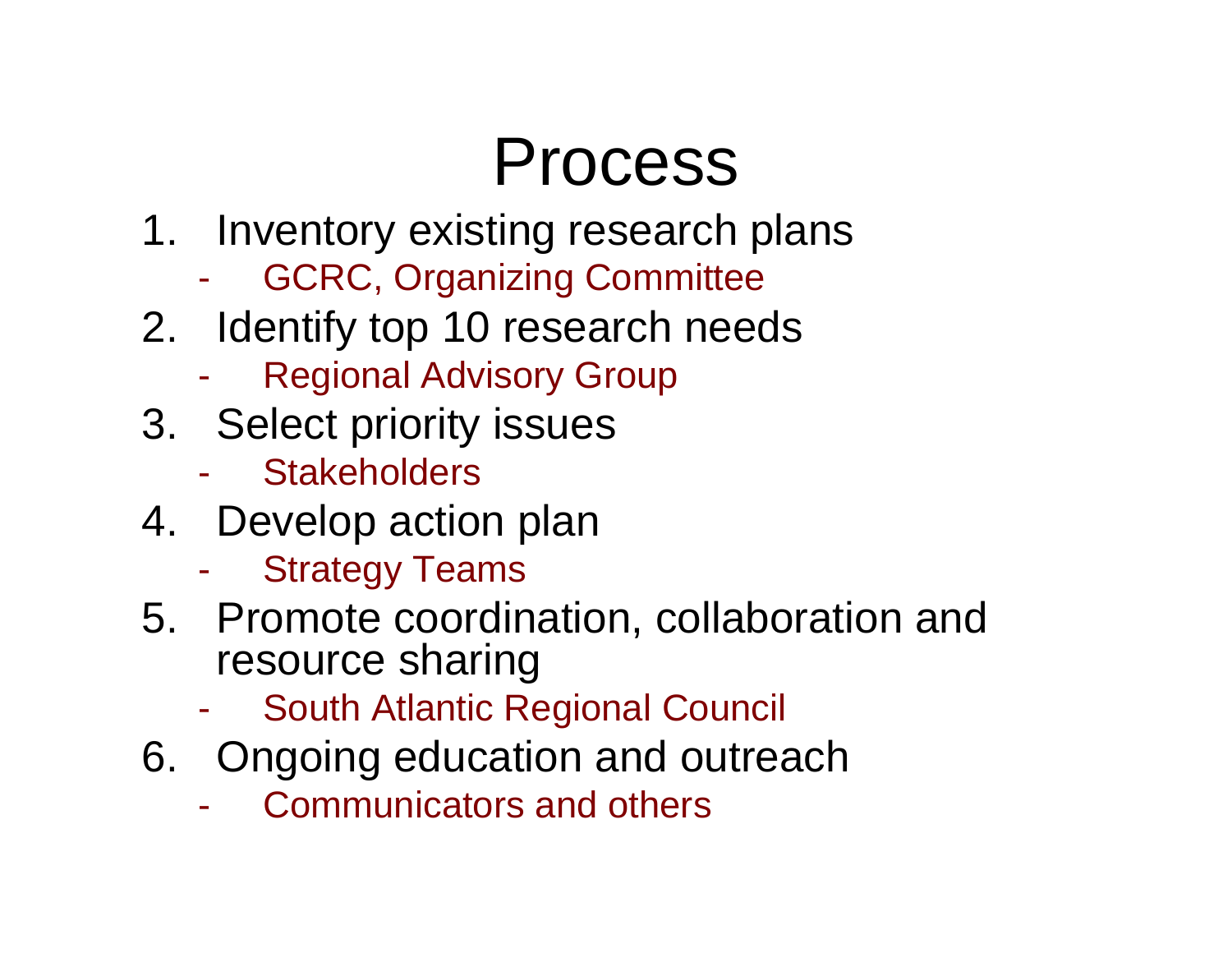#### Fig. 1 South Atlantic Regional Planning Process